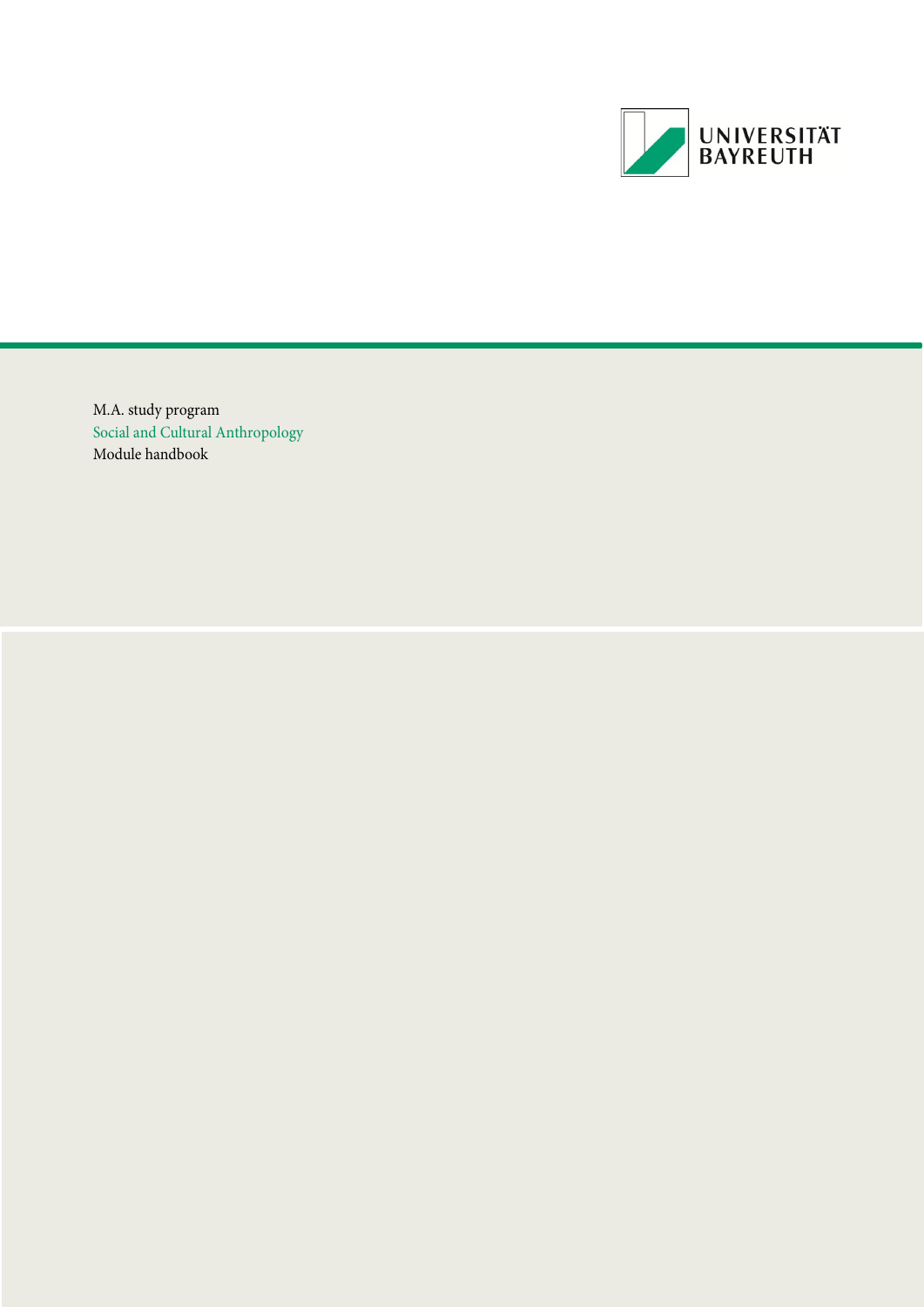# **Table of Contents**

| Module C1, Guided Research Project (Practical Preparation and Research Proposal)  13 |  |
|--------------------------------------------------------------------------------------|--|
|                                                                                      |  |
|                                                                                      |  |
|                                                                                      |  |
|                                                                                      |  |
|                                                                                      |  |
|                                                                                      |  |
|                                                                                      |  |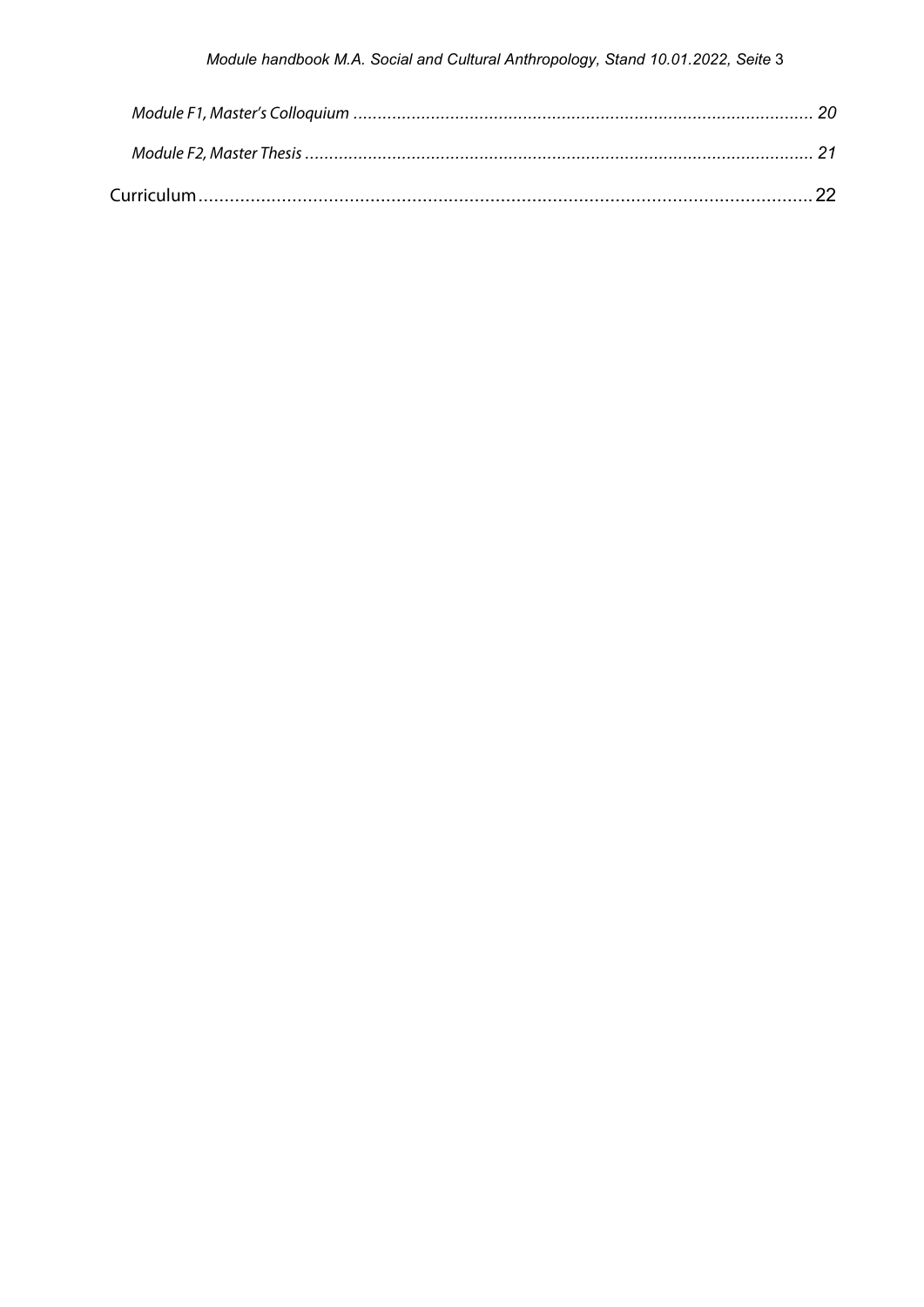### <span id="page-3-0"></span>**General Information**

The M.A. in Social and Cultural Anthropology is a research-focused master's program which offers students an advanced orientation in socio-cultural anthropology and guides them through an ethnographic research project. At the heart of the program is the "guided research" component, in which students develop independent research projects in close conversation both with teaching staff and the other students in their cohort. Both in their research projects and in accompanying courses, students engage with enduring and contemporary questions in the field of anthropology and learn to use ethnography as a reflexive lens onto a particular research problem. The program is informed by its emphasis on the multiplicity of human experience and on its global entanglements. Students benefit from a close working relationship with professorial staff and may take advantage of the University of Bayreuth's distinction as a center of African Studies.

# <span id="page-3-1"></span>**Content and Objectives**

The M.A. in Social and Cultural Anthropology is an internationally oriented degree that builds on B.A.-level training in anthropology or related disciplines. In the first term, all students participate in foundational courses (module A) which serve as an advanced introduction to anthropology. These include courses on Social and Cultural Theory and World Anthropologies, as well as a course on questions in ethnographic methodology, Doing Ethnography. In Contemporary Themes in Anthropology (module B), students will engage with central concepts in contemporary anthropology that are relevant to their research projects. The core of the program is the research project (module C). It consists of a series of scaffolded courses which include preparation, fieldwork and analysis. Fieldwork takes place in the third term and can be combined with a study abroad program. The research project is guided by senior members of the teaching staff, thereby offering students the opportunity to pursue their research interests with careful mentorship. In addition, students have the opportunity to choose from a number of elective courses (module D) to shape their program according to their own interest. This includes the opportunity to study a foreign language (other than English or German).

### <span id="page-3-2"></span>**Career Prospects**

With thorough training in analytical and research skills, successful graduates are well prepared for academic positions in universities and research institutions as well as for a wide variety of non-academic careers. The M.A. program's engagement with questions of global interconnection and diversity makes students particularly suited to positions involving international and intercultural cooperation—for instance, in the NGO sector, in public and media relations, and in international organizations. Cultural heritage institutions, museums, the tourism industry, foundations, and other private organizations also look for experienced social and cultural anthropologists. Research done during fieldwork can also be used as the basis for further Ph.D. studies.

### <span id="page-3-3"></span>**Courses Offered**

Please refer to our website for information on the courses offered each term. In addition to titles and a short overview of their contents, a weekly overview showing course days and times is also available. You may also search in the UBT students' web domain (CMLife) for the courses you are interested in.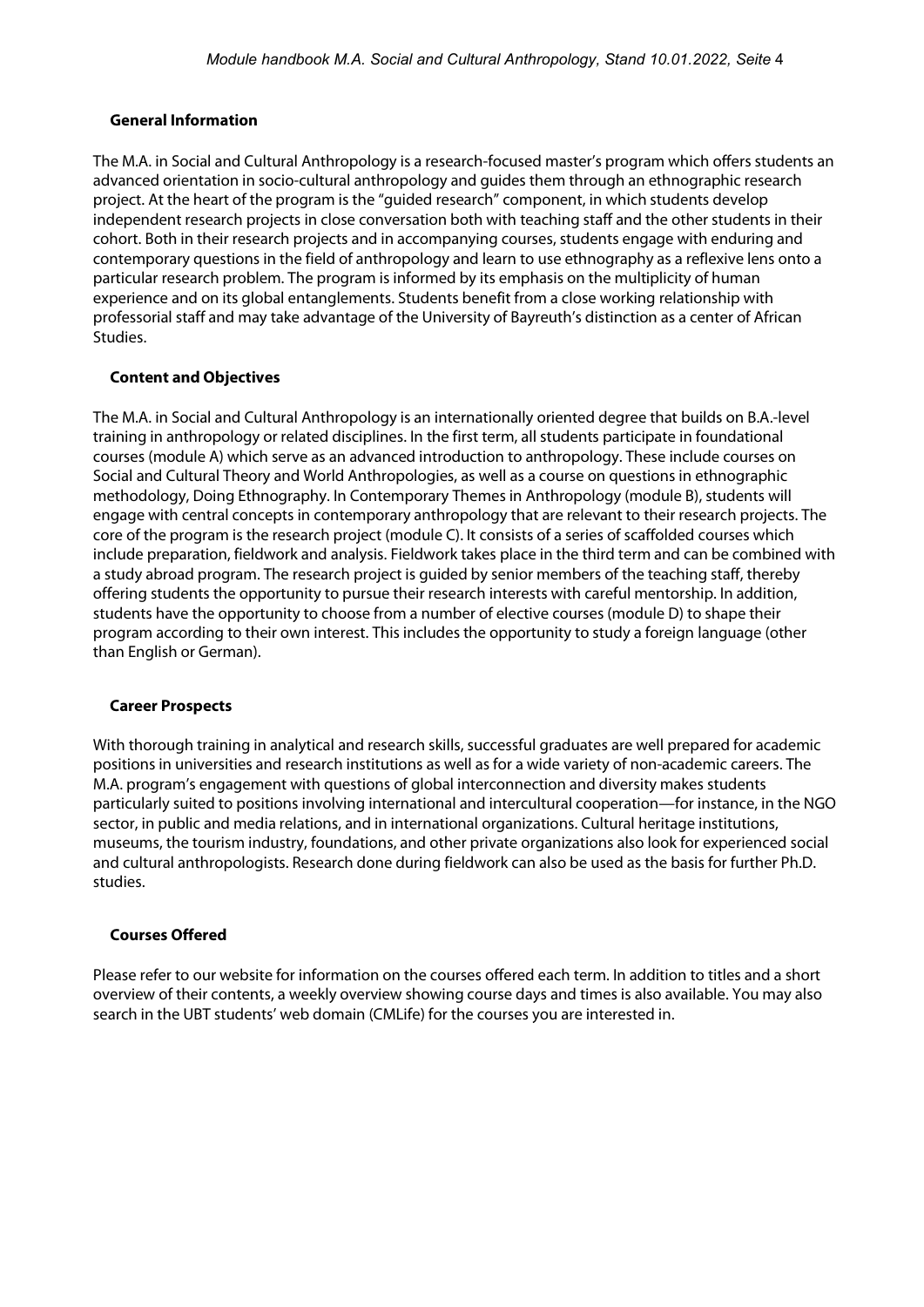# <span id="page-4-0"></span>**Types of Coursework**

### **Seminars**

In seminars, students engage actively with thematic, theoretical, and methodological questions. They can be taught by professors, non-professorial academic staff, or adjunct lecturers.

### **Colloquia**

Colloquia offer opportunities for exchange among outside researchers, students, and professors.

#### **Independent Study**

In addition to attending courses, students are expected to work independently to deepen their academic study. This includes preparation for and revision of course material as well as self-directed reading. Students also have the option to organize a supervised independent study course as part of module B (Contemporary Themes in Anthropology), which is evaluated through an oral exam.

#### **Fieldwork**

The fieldwork requirement is part of the broader guided research project. It is an opportunity for students to put into practice the skills they have gained through their coursework with guidance from senior teaching staff. They practice ethnographic methods and deepen their knowledge of a thematic area through empirical research. Students can select their own topic and site but may also have the opportunity to conduct their field research with onsite supervision at a site selected by the program teaching staff.

#### **Types of exams**

Exams are used to assess acquired competences. The study and examination regulations set the base for basic rules regarding exams. These and other information concerning the study program can be found on our website.

The following types of exams appear in the M.A. program "Social and Cultural Anthropology"

- Final exam (Klausur) with a duration of 90 minutes to be held after the end of classes.
- Term paper (Hausarbeit) about an individual subject at the end of a course. The length of the paper should be in-between 20-25 pages of text (approx. 56.000-70.000 characters – including spaces). The topic has to be related to the course.
- Presentations (Präsentation) with a duration of approx. 30 minutes.
- Oral exam (mündliche Prüfung) with a duration of 30 to 45 minutes, to be held after the end of classes.
- Learning Portfolio (Lernportfolio): written documentation of subject-related content based on predefined criteria. Students will be informed about examination regulations and the type of exam at the start of the course. The learning portfolio's length is related to the size of the module. Examples are:
	- o **Small writing exercises** with a length of 6 to 8 pages (16.000-23.000 characters including spaces).
	- o **Transcription of interviews, photographic work, minutes of research observations or coding exercises** with a length of 15 pages (42.000 characters – including spaces).
	- o **Research and work concepts, documentation of research material** with a length of 15 pages (42.000 characters – including spaces).
- Research proposal (Forschungsproposal): students generate a research proposal that addresses the relevant literature, thematic scope, and methodological approach of their project. The length of the proposal should be around 15 pages (42.000 characters – including spaces).
- Research report (Forschungsbericht): written reflection of the conducted research with a length of around 35 pages (98.000 characters – including spaces).
- Presentation of the M.A. thesis (Präsentation der Masterarbeit): the M.A. thesis will be introduced in the M.A. colloquium with a presentation of about 30 minutes, followed by discussion.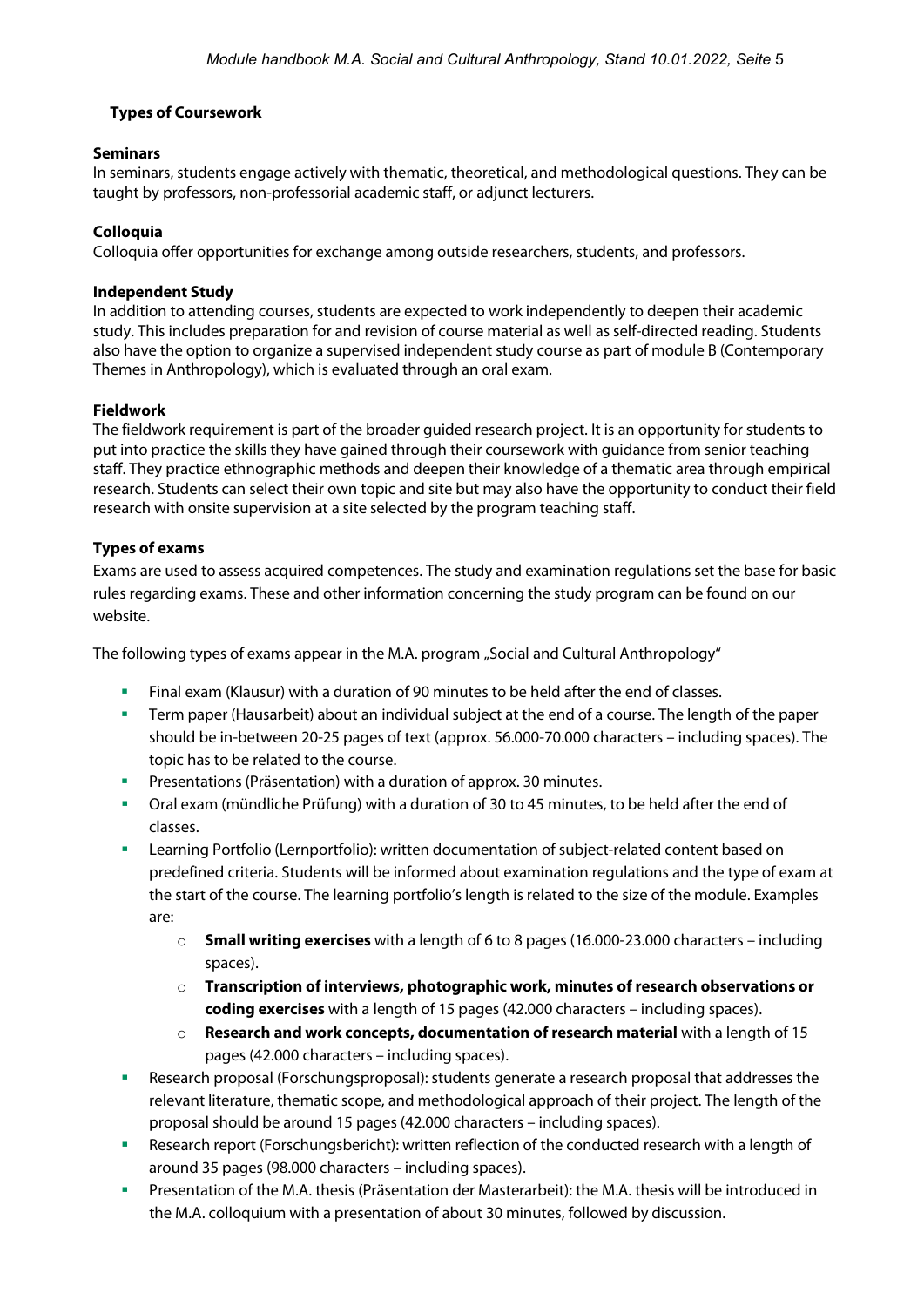### <span id="page-5-0"></span>**Prerequisites for the M.A. program**

This research-focused Master of Arts program is open to students who have a Bachelor's degree in anthropology or a neighboring discipline (min. 60 credit points/ECTS) of 2.5 (B-) or better. All applicants must submit a cover letter comprising a maximum of 2 pages where they explain why they consider themselves well-suited for the M. A. program Social and Cultural Anthropology. This letter can contain references to the applicant's previous studies, stays abroad, internships, interest in the theory and methodologies of social and cultural anthropology as well as initial ideas on the research project they plan to conduct during the M. A. program.

# <span id="page-5-1"></span>**Workload**

Hours per term week (abbreviated SWS) determine the duration of a course. On average, one term covers 15 weeks. A module normally takes 2 SWS which corresponds to 90 minutes per week.

Seminars are the most common type of course. A typical seminar workload of the M.A. Social and Cultural Anthropology is calculated as follows:

| Participation in the seminar: | 30 hours  |
|-------------------------------|-----------|
| Preparation for seminar:      | 75 hours  |
| Follow-up on the seminar:     | 75 hours  |
| Exam preparation:             | 120 hours |
| Total:                        | 300 hours |

The calculation can be used as a reference when constructing an individual curriculum at the beginning of each term (see also a sample curriculum at the end of this module handbook). One ECTS credit point usually translates into 30 hours.

### <span id="page-5-2"></span>**Grading**

All modules except the Anthropology Colloquium count toward the final M.A. grade. The weight of each course in the final grade is determined by the number of credit points (ECTS).

### <span id="page-5-3"></span>**Student Advising**

In addition, students have the possibility to receive individualized counseling on their program of study with the Program Advisor at any point during their degree. Such counseling is recommended for first-year students and students who have failed examinations. It is required in the case that significantly less than 30 ECTS per term are completed during the course of study. For questions concerning organizational issues (e.g. CMlife, communication with the examination office and other administrative departments, etc.), students should refer to the Program Coordinator.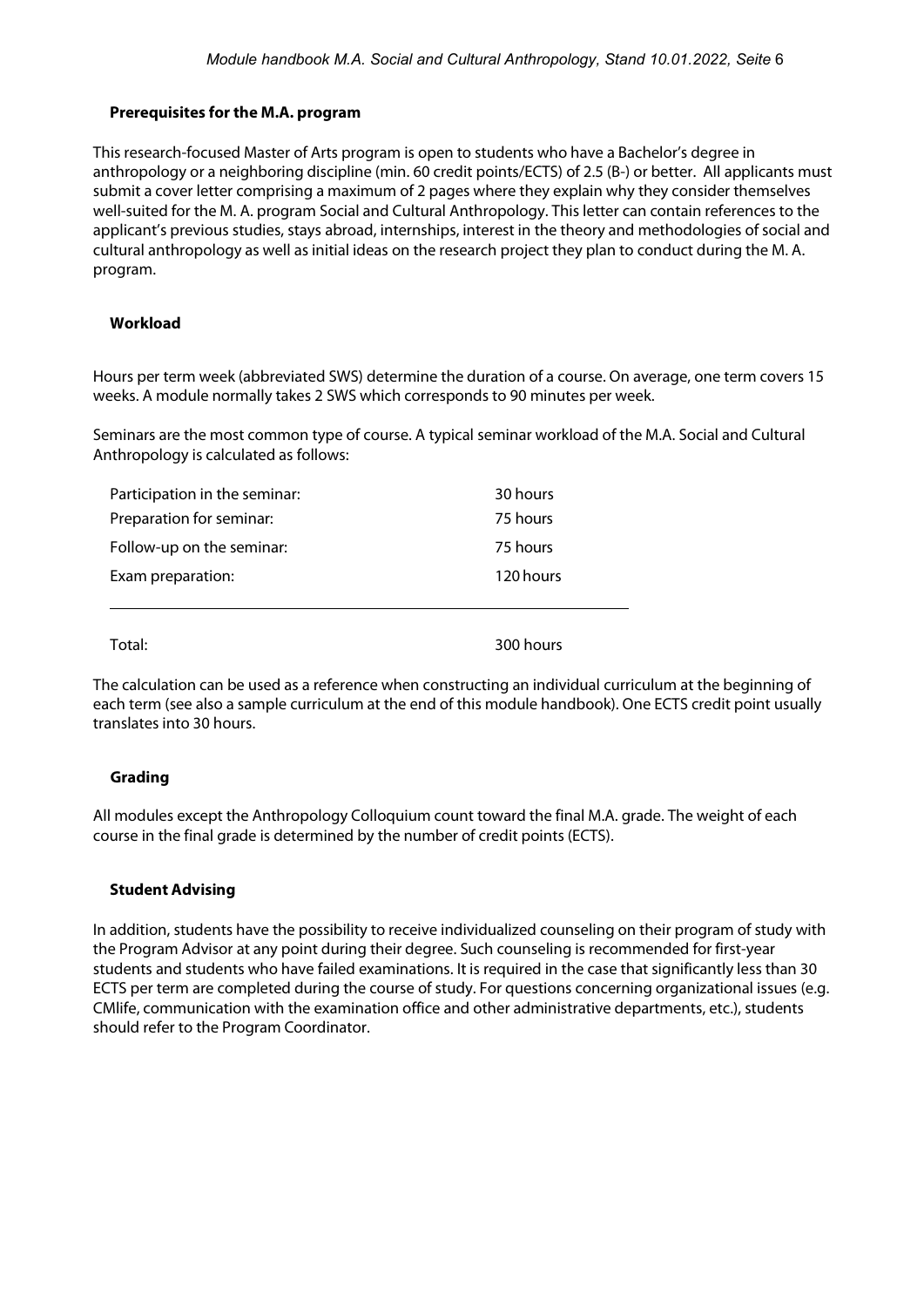# <span id="page-6-0"></span>**Module descriptions**

### <span id="page-6-1"></span>**A: Foundations**

These modules provide an M.A.-level grounding in the history, theory, and methods of socio-cultural anthropology. Students learn about the theoretical traditions that have informed the discipline and think critically about the links between theory and the practice of anthropology in different sites.

### <span id="page-6-2"></span>**Module A1, Social and Cultural Theory**

| A <sub>1</sub>                                     | <b>Social and Cultural Theory</b>                                                                                                                                                                                                                                                                                         |
|----------------------------------------------------|---------------------------------------------------------------------------------------------------------------------------------------------------------------------------------------------------------------------------------------------------------------------------------------------------------------------------|
| <b>Module coordinated by</b>                       | Program Advisor, MA Social and Cultural Anthropology                                                                                                                                                                                                                                                                      |
| Language                                           | English                                                                                                                                                                                                                                                                                                                   |
| <b>Description</b>                                 | This module offers an overview of strands of social and cultural<br>theory that have had a defining impact on the discipline of<br>anthropology. Students will engage with key concepts and<br>frameworks in order to gain a closer understanding of<br>theoretical positions and critical stances within the discipline. |
| <b>Learning Objectives</b>                         | Students are able to identify schools of thought and to critically<br>assess different theoretical positions in anthropological writing.<br>Students can critically frame and analyze social and cultural<br>phenomena. Students are able to make complex theoretical<br>arguments.                                       |
| <b>Prerequisites</b>                               | None.                                                                                                                                                                                                                                                                                                                     |
| <b>Main components and workload</b>                | Seminar (2 SWS)                                                                                                                                                                                                                                                                                                           |
| <b>Total hours</b>                                 | 300h                                                                                                                                                                                                                                                                                                                      |
| Seminar (S), tutorial (T), Active<br>participation | 2 SWS, 30h (S)                                                                                                                                                                                                                                                                                                            |
| Preparation and follow-up                          | 150h (S)                                                                                                                                                                                                                                                                                                                  |
| Exam preparation                                   | 120h (S)                                                                                                                                                                                                                                                                                                                  |
| <b>Exam information</b>                            | Term paper/final exam                                                                                                                                                                                                                                                                                                     |
| <b>ECTS</b> credits                                | 10                                                                                                                                                                                                                                                                                                                        |
| <b>Pattern of offering</b>                         | every winter term                                                                                                                                                                                                                                                                                                         |
| <b>Course placement and length</b>                 | to be taken in the first term, 1 term                                                                                                                                                                                                                                                                                     |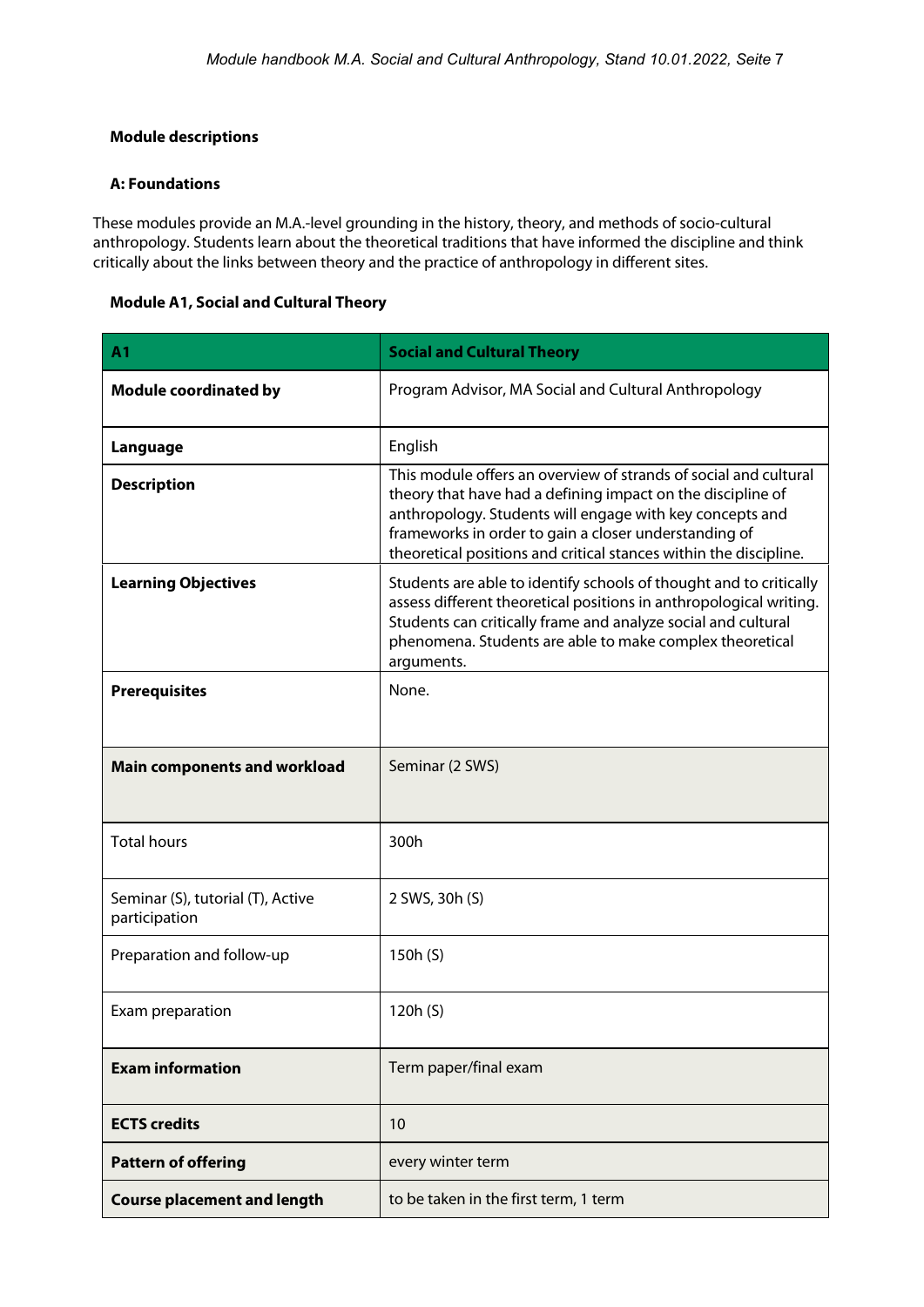| <b>Additional information</b> | Prerequisite for further studies. |
|-------------------------------|-----------------------------------|
|                               |                                   |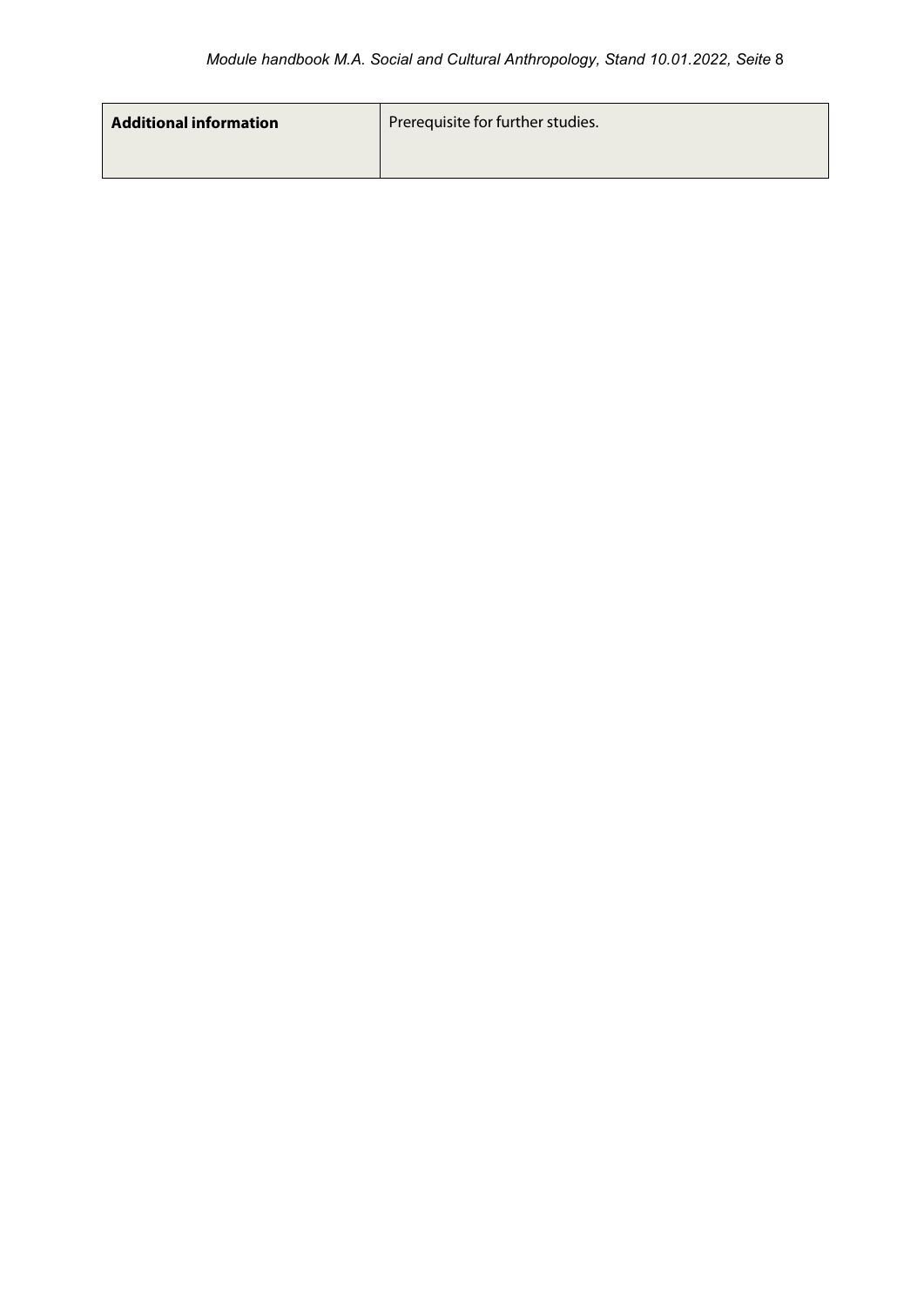# <span id="page-8-0"></span>**Module A2, World Anthropologies**

| A <sub>2</sub>                      | <b>World Anthropologies</b>                                                                                                                                                                                                                                                                                                                                                                                                                                                                                                           |
|-------------------------------------|---------------------------------------------------------------------------------------------------------------------------------------------------------------------------------------------------------------------------------------------------------------------------------------------------------------------------------------------------------------------------------------------------------------------------------------------------------------------------------------------------------------------------------------|
| <b>Module coordinated by</b>        | Program Advisor, MA Social and Cultural Anthropology                                                                                                                                                                                                                                                                                                                                                                                                                                                                                  |
| Language                            | English                                                                                                                                                                                                                                                                                                                                                                                                                                                                                                                               |
| <b>Description</b>                  | The seminar presents anthropology as a discipline with multiple<br>histories rather than as a unified field emerging from a<br>universalist Western science. Through relevant debates and<br>selected case studies, students engage with the discipline's<br>embeddedness in the socio-cultural and political contexts where<br>it is taught and practiced. This attention to anthropology's<br>multiple genealogies also allows students to critically reflect on<br>forms of anthropological knowledge production and circulation.  |
| <b>Learning Objectives</b>          | Students are able to identify the different disciplinary<br>trajectories of anthropology and their embeddedness in<br>academic and professional contexts. They are confident in<br>applying analytical tools to assess how specific socio-cultural,<br>political and institutional factors shape the disciplinary<br>boundaries, contents and canons of anthropology. They are<br>able to conceptualize research questions that are sensitive to<br>the site of their research and to envision symmetrical academic<br>collaboration. |
| <b>Prerequisites</b>                | A1 Social and Cultural Theory                                                                                                                                                                                                                                                                                                                                                                                                                                                                                                         |
| <b>Main components and workload</b> | Seminar (2 SWS)                                                                                                                                                                                                                                                                                                                                                                                                                                                                                                                       |
| <b>Total hours</b>                  | 300h                                                                                                                                                                                                                                                                                                                                                                                                                                                                                                                                  |
| Seminar (S), Active participation   | 2 SWS, 30h (S)                                                                                                                                                                                                                                                                                                                                                                                                                                                                                                                        |
| Preparation and follow-up           | 150h (S)                                                                                                                                                                                                                                                                                                                                                                                                                                                                                                                              |
| Exam preparation                    | 120h (S)                                                                                                                                                                                                                                                                                                                                                                                                                                                                                                                              |
| <b>Exam information</b>             | Term paper/final exam                                                                                                                                                                                                                                                                                                                                                                                                                                                                                                                 |
| <b>ECTS credits</b>                 | 10                                                                                                                                                                                                                                                                                                                                                                                                                                                                                                                                    |
| <b>Pattern of offering</b>          | available to all students every summer term                                                                                                                                                                                                                                                                                                                                                                                                                                                                                           |
| <b>Course placement and length</b>  | to be taken in term 2, 1 term                                                                                                                                                                                                                                                                                                                                                                                                                                                                                                         |
| <b>Additional information</b>       |                                                                                                                                                                                                                                                                                                                                                                                                                                                                                                                                       |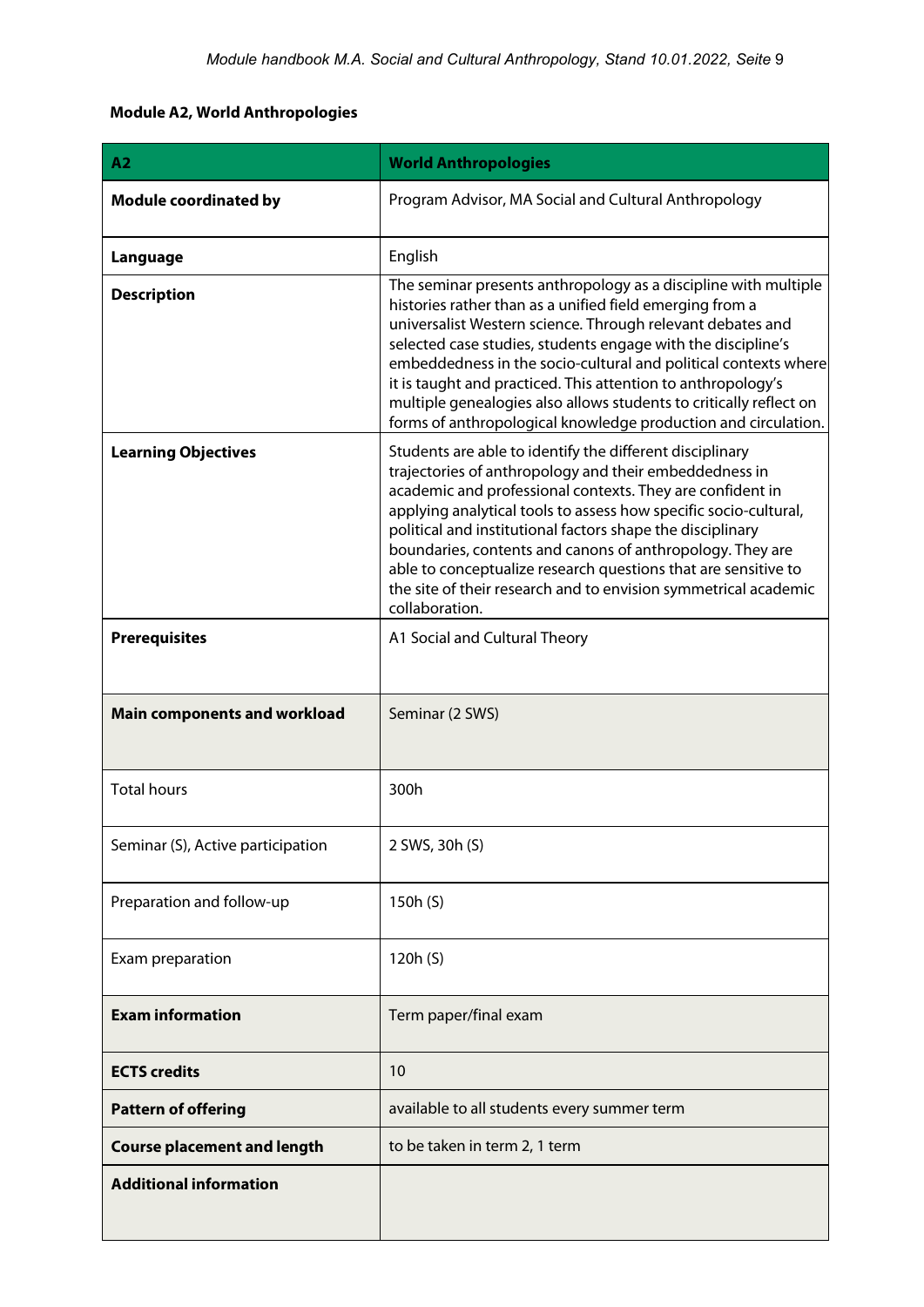# <span id="page-9-0"></span>**Module A3, Doing Ethnography**

| A3                                                 | <b>Doing Ethnography</b>                                                                                                                                                                                                                                                                                                                                                                                                                                        |
|----------------------------------------------------|-----------------------------------------------------------------------------------------------------------------------------------------------------------------------------------------------------------------------------------------------------------------------------------------------------------------------------------------------------------------------------------------------------------------------------------------------------------------|
| <b>Module coordinated by</b>                       | Program Advisor, MA Social and Cultural Anthropology                                                                                                                                                                                                                                                                                                                                                                                                            |
| Language                                           | English                                                                                                                                                                                                                                                                                                                                                                                                                                                         |
| <b>Description</b>                                 | Ethnographic fieldwork is the central research methodology in<br>social and cultural anthropology. Here students gain insights<br>into important conversations in anthropology around<br>methodological questions, including matters of reflexivity,<br>collaboration and research ethics. Moreover, they learn a variety<br>of ethnographic tools through practical exercises, including<br>interviews, close observations, situational analysis, and mapping. |
| <b>Learning Objectives</b>                         | Students are able to conceptualize a research question and a<br>methodological approach. They can articulate the specificity of<br>an ethnographic approach and can critically reflect on their<br>own research practice.                                                                                                                                                                                                                                       |
| <b>Prerequisites</b>                               | None.                                                                                                                                                                                                                                                                                                                                                                                                                                                           |
| <b>Main components and workload</b>                | Seminar (2 SWS)                                                                                                                                                                                                                                                                                                                                                                                                                                                 |
| <b>Total hours</b>                                 | 300h                                                                                                                                                                                                                                                                                                                                                                                                                                                            |
| Seminar (S), tutorial (T), Active<br>participation | 2 SWS, 30h (S)                                                                                                                                                                                                                                                                                                                                                                                                                                                  |
| Preparation and follow-up                          | 150h (S)                                                                                                                                                                                                                                                                                                                                                                                                                                                        |
| Exam preparation                                   | 120h (S)                                                                                                                                                                                                                                                                                                                                                                                                                                                        |
| <b>Exam information</b>                            | Learning Portfolio                                                                                                                                                                                                                                                                                                                                                                                                                                              |
| <b>ECTS credits</b>                                | 10                                                                                                                                                                                                                                                                                                                                                                                                                                                              |
| <b>Pattern of offering</b>                         | Available to all students every winter term                                                                                                                                                                                                                                                                                                                                                                                                                     |
| <b>Course placement and length</b>                 | To be taken in the first term, 1 term                                                                                                                                                                                                                                                                                                                                                                                                                           |
| <b>Additional information</b>                      | Prerequisite for further studies.                                                                                                                                                                                                                                                                                                                                                                                                                               |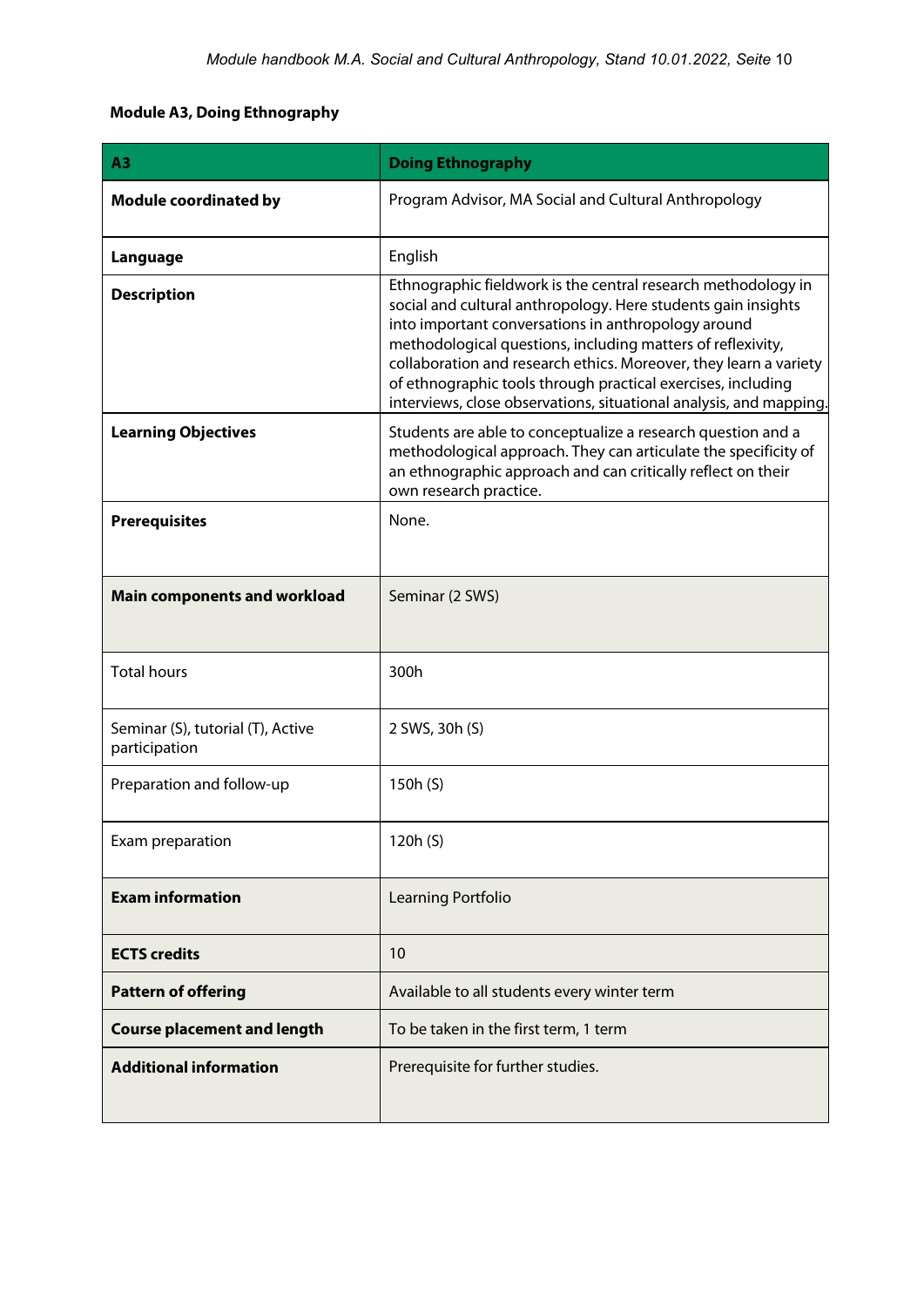# <span id="page-10-0"></span>**B: Contemporary Themes in Anthropology**

This module introduces students to central concepts in contemporary anthropology and allows them to engage with debates that are relevant to their research projects. Topics addressed include, but are not limited to, post- and decolonial anthropology, multiple belongings and care, kinship and the life course, global inequalities, public and engaged anthropology, indigenous and global south epistemologies, digitalization, and ecological and global health concerns. Students take two courses in this module (one of which may be an Independent Study), with the aim of situating their research interests in relation to current disciplinary concerns.

### <span id="page-10-1"></span>**Module B, Contemporary Themes in Anthropology**

| B                                                  | <b>Contemporary Themes in Anthropology</b>                                                                                                                                                                                                                                                                                                                                                                                                  |
|----------------------------------------------------|---------------------------------------------------------------------------------------------------------------------------------------------------------------------------------------------------------------------------------------------------------------------------------------------------------------------------------------------------------------------------------------------------------------------------------------------|
| <b>Module coordinated by</b>                       | Program Advisor, MA Social and Cultural Anthropology                                                                                                                                                                                                                                                                                                                                                                                        |
| Language                                           | English                                                                                                                                                                                                                                                                                                                                                                                                                                     |
| <b>Description</b>                                 | The module allows students to explore enduring debates and<br>changing concepts in anthropology. Courses introduce relevant<br>anthropological topics and questions and contextualize them in<br>relation to the discipline's histories and to current academic,<br>societal, and political problems. Specific course topics are<br>accommodating students' research interests as well as the<br>lecturer's specializations.                |
| <b>Learning Objectives</b>                         | Students will deepen their understanding of particular topics<br>and debates in anthropology. They will have an understanding<br>of the history, context, and development of particular thematic<br>areas in anthropology and be able to situate their research<br>interests in relation to these. They will be able to present their<br>own arguments and ideas on contemporary theories and<br>concepts in a critical and concise manner. |
| <b>Prerequisites</b>                               | None.                                                                                                                                                                                                                                                                                                                                                                                                                                       |
| <b>Main components and workload</b>                | Seminar (2x2 SWS)                                                                                                                                                                                                                                                                                                                                                                                                                           |
| <b>Total hours</b>                                 | 2x240h                                                                                                                                                                                                                                                                                                                                                                                                                                      |
| Seminar (S), tutorial (T), Active<br>participation | 2x2 SWS, 2x30h (S)                                                                                                                                                                                                                                                                                                                                                                                                                          |
| Preparation and follow-up                          | 2x120h (S)                                                                                                                                                                                                                                                                                                                                                                                                                                  |
| Exam preparation                                   | 2x90h(S)                                                                                                                                                                                                                                                                                                                                                                                                                                    |
| <b>Exam information</b>                            | Term paper (after coursework)/oral exam (after independent<br>study course)                                                                                                                                                                                                                                                                                                                                                                 |
| <b>ECTS</b> credits                                | 16(2x8)                                                                                                                                                                                                                                                                                                                                                                                                                                     |
| <b>Pattern of offering</b>                         | Offered every summer term. Supplementary courses and<br>independent study courses may be offered in the Winter term                                                                                                                                                                                                                                                                                                                         |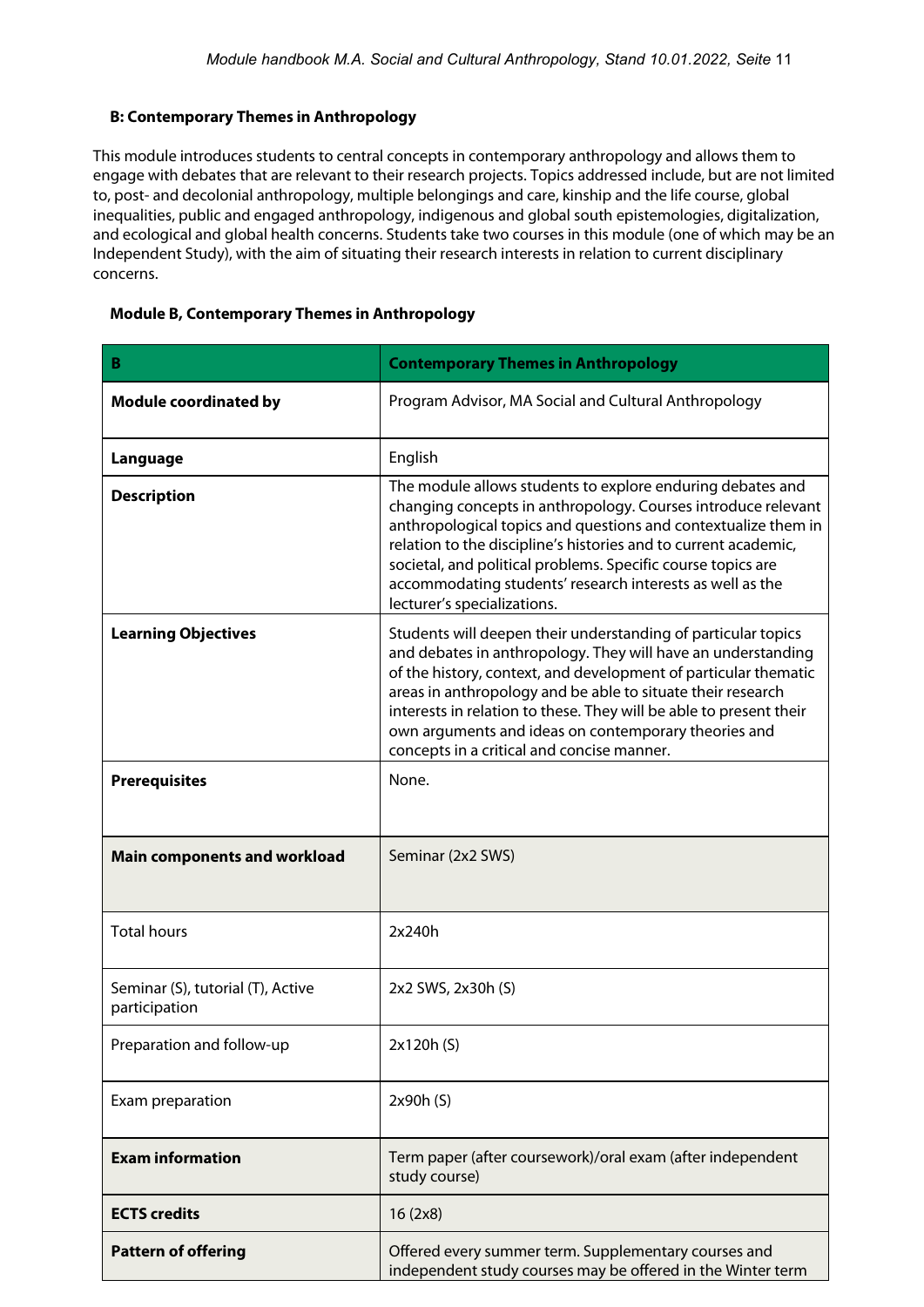|                                    | depending on teaching capacity.                                                                                                                                              |
|------------------------------------|------------------------------------------------------------------------------------------------------------------------------------------------------------------------------|
| <b>Course placement and length</b> | <b>Flexible</b>                                                                                                                                                              |
| <b>Additional information</b>      | One of the two required courses may be an independent study<br>course tailored to the student's specific research interests. This<br>will be evaluated through an oral exam. |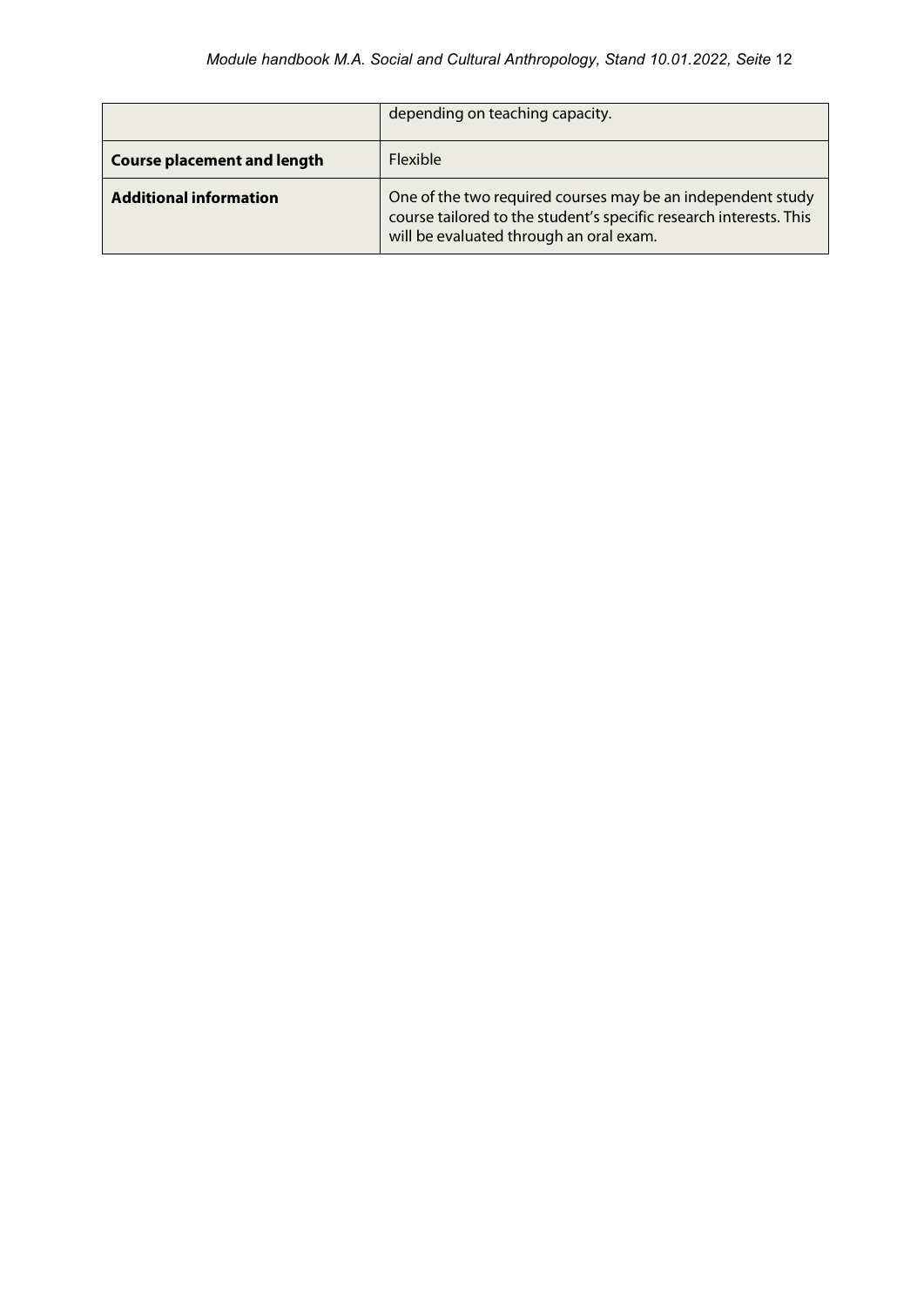# <span id="page-12-0"></span>**C: Guided Research Project**

The courses in module C guide students through the research process. Students plan and conduct their own project, analyze and reflect on their research data, and write a research report that serves as preparation for the in-depth theoretical analysis during the MA thesis.

| C <sub>1</sub>                                     | <b>Guided Research Project (Practical Preparation and Research</b><br><b>Proposal)</b>                                                                                                                                                                                                                                                                                                                                                   |
|----------------------------------------------------|------------------------------------------------------------------------------------------------------------------------------------------------------------------------------------------------------------------------------------------------------------------------------------------------------------------------------------------------------------------------------------------------------------------------------------------|
| <b>Module coordinated by</b>                       | Program Advisor, MA Social and Cultural Anthropology                                                                                                                                                                                                                                                                                                                                                                                     |
| Language                                           | English                                                                                                                                                                                                                                                                                                                                                                                                                                  |
| <b>Description</b>                                 | This module prepares students to conceptualize, design,<br>organize, and realize a research project. Students generate a<br>research proposal that addresses the relevant literature,<br>thematic scope, and methodological approach of their project.<br>This includes ethical reflections on the research, for which<br>relevant references (e.g. the guidelines of the German<br>Anthropological Association) are taken into account. |
| <b>Learning Objectives</b>                         | Students learn how to successfully conduct a research project<br>through all the planning stages. They are able to develop a<br>research design for a specific question. They can reflect on<br>ethical and methodological questions in relation to their<br>planned fieldwork.                                                                                                                                                          |
| <b>Prerequisites</b>                               | A1, A2, A3                                                                                                                                                                                                                                                                                                                                                                                                                               |
| <b>Main components and workload</b>                | Seminar (2 SWS)                                                                                                                                                                                                                                                                                                                                                                                                                          |
| <b>Total hours</b>                                 | 150h                                                                                                                                                                                                                                                                                                                                                                                                                                     |
| Seminar (S), tutorial (T), Active<br>participation | 2 SWS, 30h (S)                                                                                                                                                                                                                                                                                                                                                                                                                           |
| Preparation and follow-up                          | 60h                                                                                                                                                                                                                                                                                                                                                                                                                                      |
| Exam preparation                                   | 60h                                                                                                                                                                                                                                                                                                                                                                                                                                      |
| <b>Exam information</b>                            | <b>Research Proposal</b>                                                                                                                                                                                                                                                                                                                                                                                                                 |
| <b>ECTS</b> credits                                | 5                                                                                                                                                                                                                                                                                                                                                                                                                                        |
| <b>Pattern of offering</b>                         | available every summer term                                                                                                                                                                                                                                                                                                                                                                                                              |
| <b>Course placement and length</b>                 | 1 term, to be taken in the second term                                                                                                                                                                                                                                                                                                                                                                                                   |

# <span id="page-12-1"></span>**Module C1, Guided Research Project (Practical Preparation and Research Proposal)**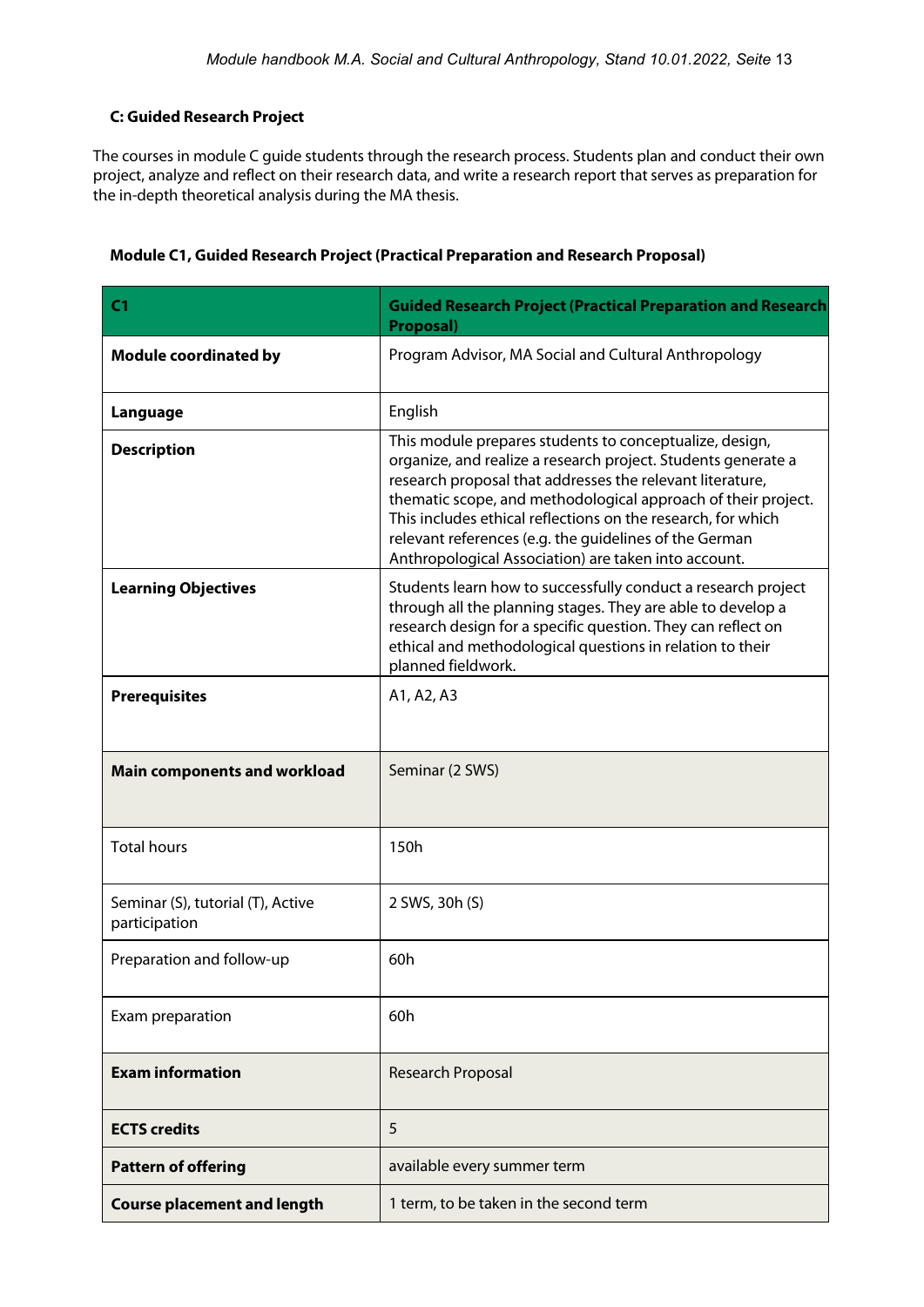| <b>Additional information</b> | Passing this module is a prerequisite for conducting the research<br>project and doing fieldwork. |
|-------------------------------|---------------------------------------------------------------------------------------------------|
|                               |                                                                                                   |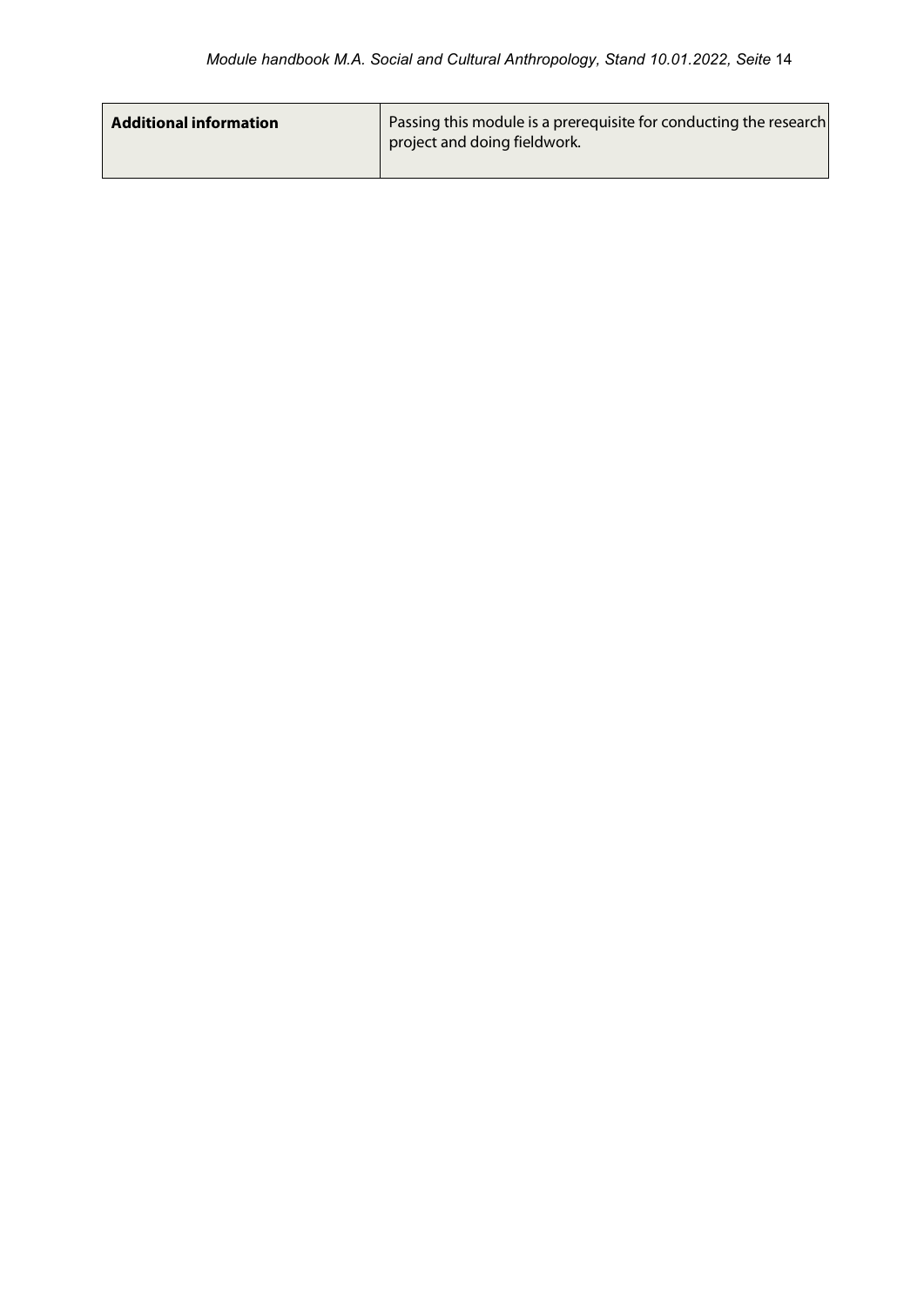# <span id="page-14-0"></span>**Module C2, Guided Research Project (Fieldwork)**

| C <sub>2</sub>                      | <b>Guided Research Project (Fieldwork)</b>                                                                                                                                                                                                                                                                                                                                                                                                                                            |
|-------------------------------------|---------------------------------------------------------------------------------------------------------------------------------------------------------------------------------------------------------------------------------------------------------------------------------------------------------------------------------------------------------------------------------------------------------------------------------------------------------------------------------------|
| <b>Module coordinated by</b>        | Program Advisor, MA Social and Cultural Anthropology                                                                                                                                                                                                                                                                                                                                                                                                                                  |
| Language                            | English or other, depending on chosen field site                                                                                                                                                                                                                                                                                                                                                                                                                                      |
| <b>Description</b>                  | Students conduct a minimum of 6-8 weeks of ethnographic field<br>research for projects they have designed in conversation with<br>their project mentor. During this fieldwork, they are in regular<br>communication with their project mentor, who supports<br>students as they refine their topic, gather data, and reflect on<br>their progress. This can take the form of a midterm meeting,<br>field reports, individual consultations, or visits to the student's<br>field site. |
| <b>Learning Objectives</b>          | Students practice conducting ethnographic fieldwork for a<br>specific research topic. They are able to successfully employ a<br>variety of research methods and understand the specifics of<br>ethnographic fieldwork.                                                                                                                                                                                                                                                                |
| <b>Prerequisites</b>                | A1, A2, A3, C1                                                                                                                                                                                                                                                                                                                                                                                                                                                                        |
| <b>Main components and workload</b> |                                                                                                                                                                                                                                                                                                                                                                                                                                                                                       |
| <b>Total hours</b>                  | 6-8 weeks (240h-320h)                                                                                                                                                                                                                                                                                                                                                                                                                                                                 |
| <b>Exam information</b>             | Research report                                                                                                                                                                                                                                                                                                                                                                                                                                                                       |
| <b>ECTS credits</b>                 | 20                                                                                                                                                                                                                                                                                                                                                                                                                                                                                    |
| <b>Pattern of offering</b>          | Every winter term                                                                                                                                                                                                                                                                                                                                                                                                                                                                     |
| <b>Course placement and length</b>  | To be taken in term 3                                                                                                                                                                                                                                                                                                                                                                                                                                                                 |
| <b>Additional information</b>       | Can be combined with a study abroad program                                                                                                                                                                                                                                                                                                                                                                                                                                           |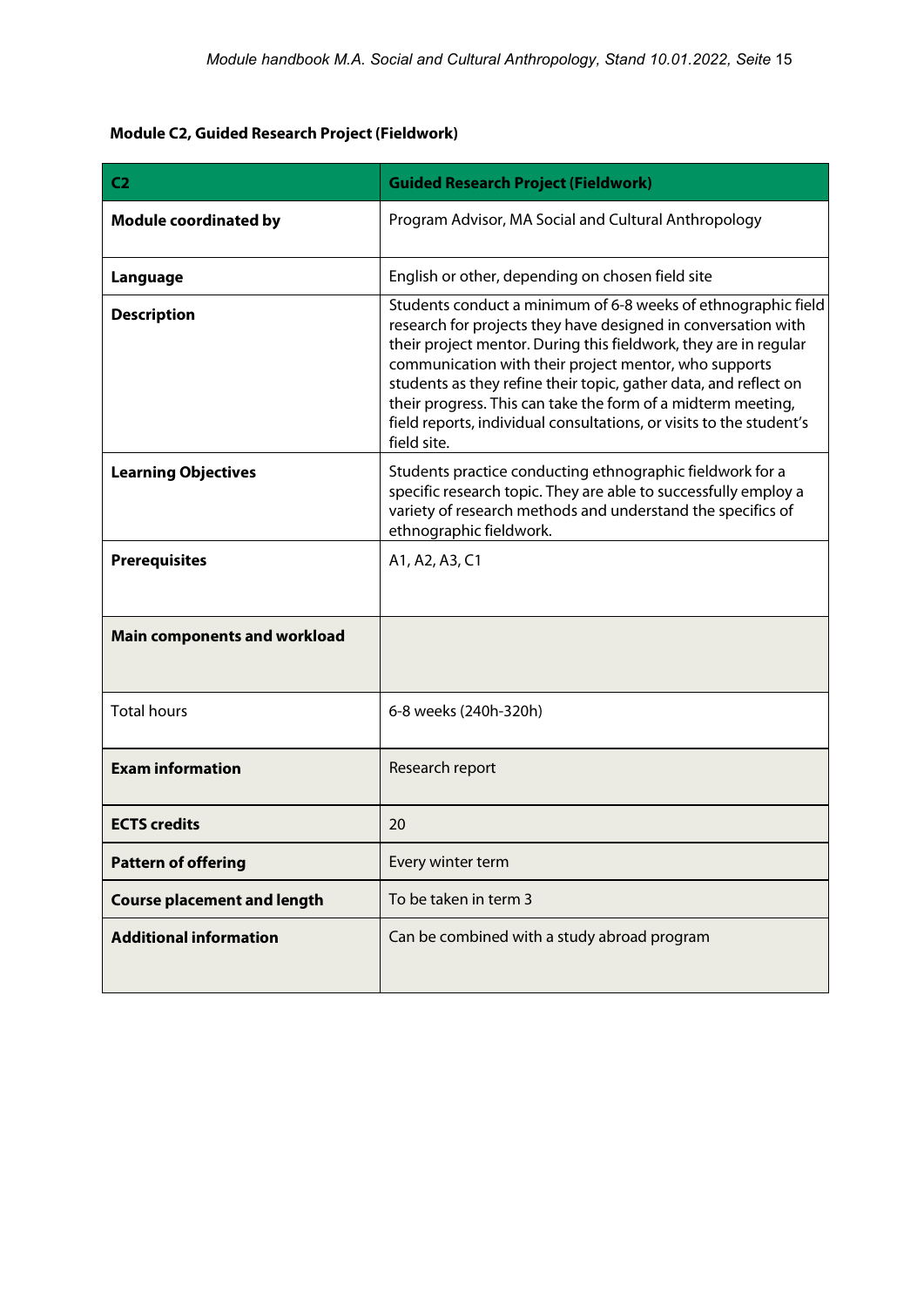# <span id="page-15-0"></span>**Module C3, Guided Research Project (Analysis)**

| C <sub>3</sub>                                     | <b>Guided Research Project (Analysis)</b>                                                                                                                                                                                                                                                                                                                                                                                                                                                              |  |  |  |
|----------------------------------------------------|--------------------------------------------------------------------------------------------------------------------------------------------------------------------------------------------------------------------------------------------------------------------------------------------------------------------------------------------------------------------------------------------------------------------------------------------------------------------------------------------------------|--|--|--|
| <b>Module coordinated by</b>                       | Program Advisor, MA Social and Cultural Anthropology                                                                                                                                                                                                                                                                                                                                                                                                                                                   |  |  |  |
| Language                                           | English                                                                                                                                                                                                                                                                                                                                                                                                                                                                                                |  |  |  |
| <b>Description</b>                                 | This course accompanies students in the analysis phase of their<br>projects by facilitating discussions around research analysis and<br>allowing them to process their research in a group setting.<br>Guided by texts and discussions of data analysis, students<br>compile their research findings into a report, which serves as the<br>basis for group feedback and evaluation. Students learn to<br>support each other and to offer constructive commentary, thus<br>enriching each other's work. |  |  |  |
| <b>Learning Objectives</b>                         | Students will be able to process and conduct preliminary<br>analyses of their research data. They can present the results of<br>their research in a research report, taking into account<br>theoretical and methodological considerations. They can<br>critically reflect on their own process and offer constructive<br>commentary on the work of others.                                                                                                                                             |  |  |  |
| <b>Prerequisites</b>                               | A1, A2, A3, C1, C2                                                                                                                                                                                                                                                                                                                                                                                                                                                                                     |  |  |  |
| <b>Main components and workload</b>                | Seminar (2 SWS)                                                                                                                                                                                                                                                                                                                                                                                                                                                                                        |  |  |  |
| <b>Total hours</b>                                 | 150h                                                                                                                                                                                                                                                                                                                                                                                                                                                                                                   |  |  |  |
| Seminar (S), tutorial (T), Active<br>participation | 2SWS, 30h                                                                                                                                                                                                                                                                                                                                                                                                                                                                                              |  |  |  |
| Preparation and follow-up                          | 60h                                                                                                                                                                                                                                                                                                                                                                                                                                                                                                    |  |  |  |
| Exam preparation                                   | 60h                                                                                                                                                                                                                                                                                                                                                                                                                                                                                                    |  |  |  |
| <b>Exam information</b>                            | Learning portfolio                                                                                                                                                                                                                                                                                                                                                                                                                                                                                     |  |  |  |
| <b>ECTS credits</b>                                | 5                                                                                                                                                                                                                                                                                                                                                                                                                                                                                                      |  |  |  |
| <b>Pattern of offering</b>                         | At the end of each winter term (en bloc)                                                                                                                                                                                                                                                                                                                                                                                                                                                               |  |  |  |
| <b>Course placement and length</b>                 | To be taken in term 3, 1 term                                                                                                                                                                                                                                                                                                                                                                                                                                                                          |  |  |  |
| <b>Additional information</b>                      | Students who combine their fieldwork with a study abroad<br>program will have the opportunity of individual mentorship.                                                                                                                                                                                                                                                                                                                                                                                |  |  |  |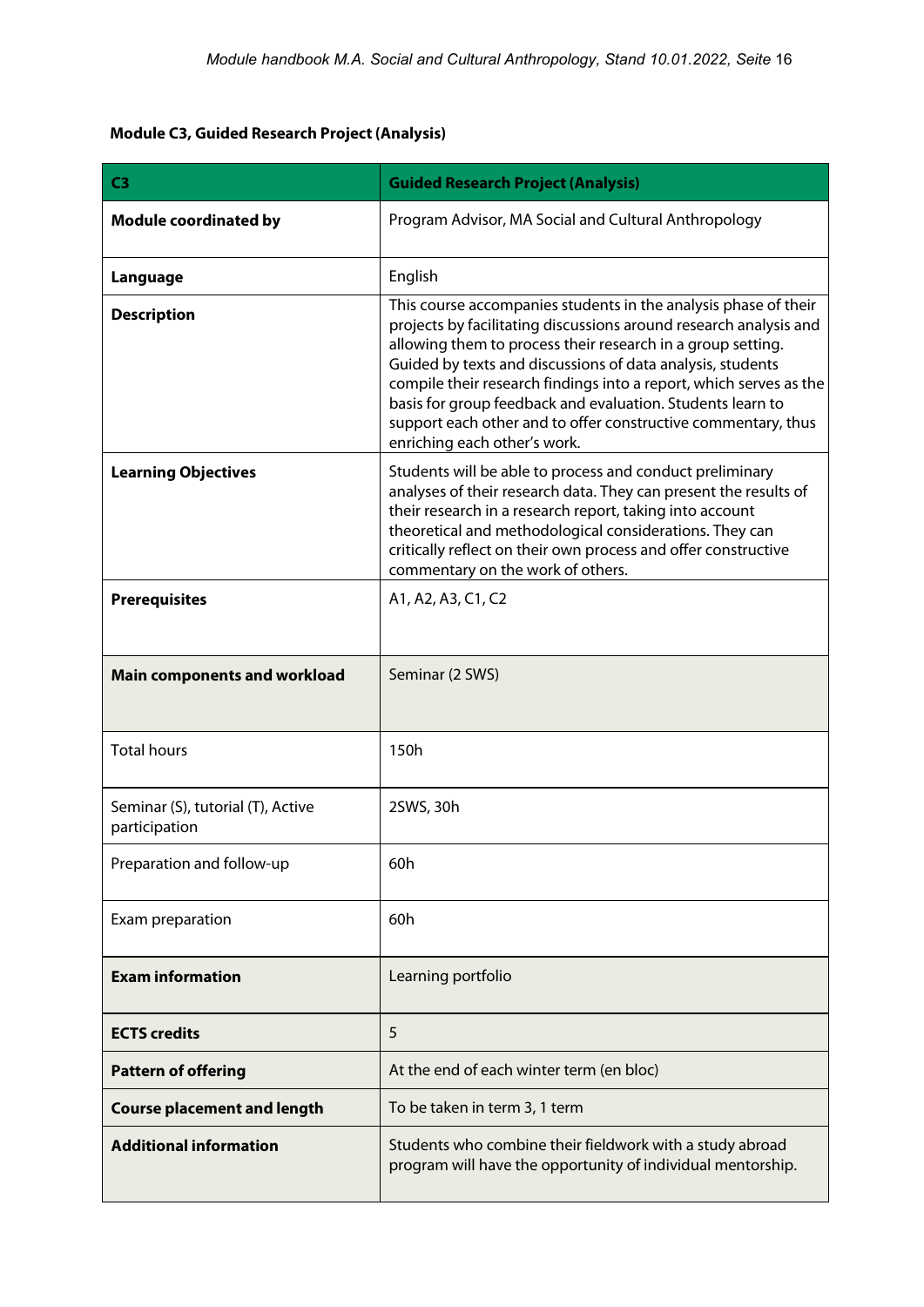# <span id="page-16-0"></span>**D: Elective Courses**

The electives are designed to broaden and deepen students' knowledge according to their individual interests and priorities. They provide flexibility and opportunities for students to acquire specialized knowledge and skills relevant to their research project. Students have the option of taking courses in other departments, including language courses. The timing of electives is flexible according to the student's study and research plans. Students must take at least two electives for a total of (at least) 12 ECTS.

Examples of programs that would be suitable for this module:

- **MA** "African Visual and Verbal Arts"
- **MA** "Intercultural Anglophone Studies"
- **MA** "Global Change Ecology"
- MA "Development Studies"
- **MA** "Sociology"
- MA "Global History"
- MA Religionswissenschaft
- MA Philosophy & Economics
- BA-Kombifach "Rechtswissenschaften mit Wahlpflichtbereich "Recht in Afrika"
- Language courses offered by the University of Bayreuth's language center/Sprachenzentrum (3 language courses fulfill the Electives requirement).

All modules are bound to the respective study and examination regulations of the programs they belong to. Please contact the program advisor if you want to take a course which is not on the above-mentioned list.

| Ð                                   | <b>Elective Courses</b>                                                                                         |
|-------------------------------------|-----------------------------------------------------------------------------------------------------------------|
| <b>Module coordinated by</b>        | Program Advisor of the program where the course is based                                                        |
| Language                            | English or other (depending on the courses chosen)                                                              |
| <b>Description</b>                  | For a course description, please consult the module handbook<br>of the study program where the course is based. |
| <b>Learning Objectives</b>          | Objectives vary according to the course selected.                                                               |
| <b>Prerequisites</b>                | None.                                                                                                           |
| <b>Main components and workload</b> | Information on workload as well as exams can be found in the<br>module handbooks of the respective courses      |
| <b>Total hours</b>                  | 360h                                                                                                            |
| <b>Exam information</b>             | The examination and study regulations of the selected courses<br>apply.                                         |
| <b>ECTS</b> credits                 | 12                                                                                                              |

### <span id="page-16-1"></span>**Module D, Elective Courses**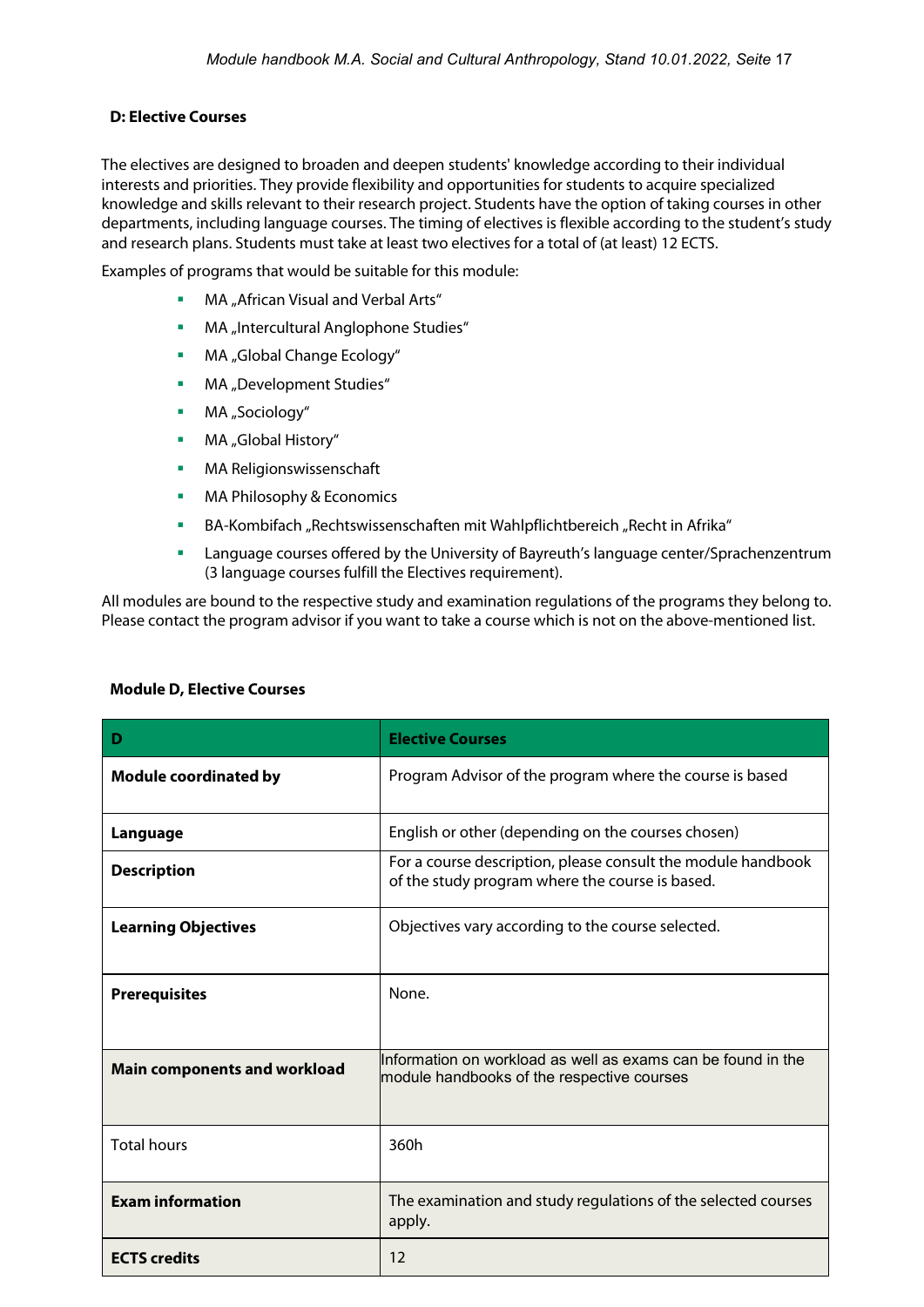| <b>Pattern of offering</b>         | every term.                                                                   |  |
|------------------------------------|-------------------------------------------------------------------------------|--|
| <b>Course placement and length</b> | Can be taken at any point during the study program.                           |  |
| <b>Additional information</b>      | Credits from study abroad courses can be accepted for the<br>Electives module |  |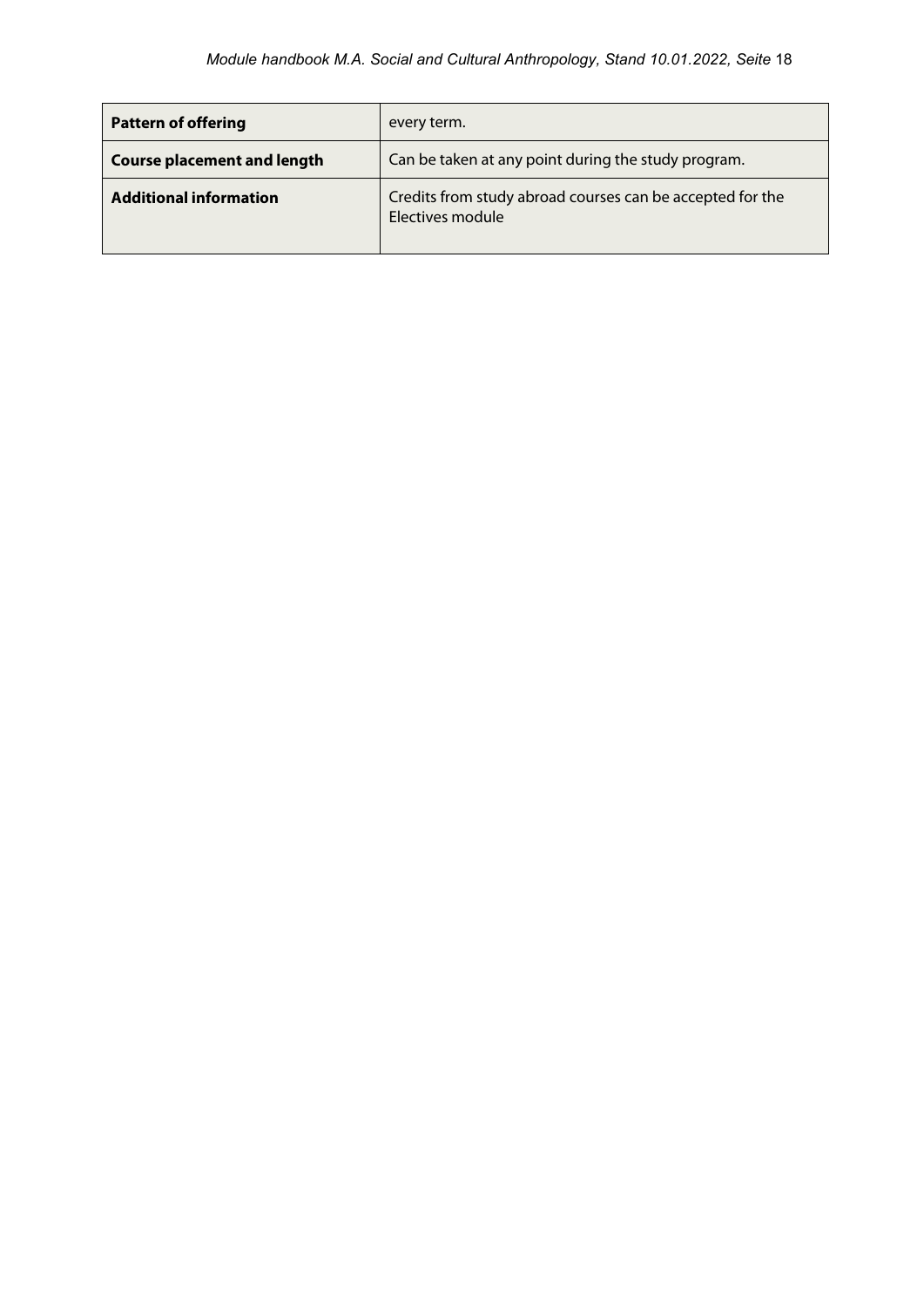# <span id="page-18-0"></span>**E: Anthropology Lecture Series**

The Anthropology Lecture Series is the central discussion forum for anthropologists in Bayreuth and the interested public. Each week during the lecture period, a guest speaker is invited to present their work. Guests are invited who offer contemporary perspectives on research, theory, or methodology. This module offers MA students the opportunity to actively participate in the lecture series.

### <span id="page-18-1"></span>**Module E, Anthropology Lecture Series I + II**

| Е                                    | <b>Anthropology Lecture Series</b>                                                                                                                                                                                                                                                                                                                                                                                                                                       |
|--------------------------------------|--------------------------------------------------------------------------------------------------------------------------------------------------------------------------------------------------------------------------------------------------------------------------------------------------------------------------------------------------------------------------------------------------------------------------------------------------------------------------|
| <b>Module coordinated by</b>         | Program Advisor, MA Social and Cultural Anthropology                                                                                                                                                                                                                                                                                                                                                                                                                     |
| Language                             | English                                                                                                                                                                                                                                                                                                                                                                                                                                                                  |
| <b>Description</b>                   | MA students participate actively in the Anthropology Lecture<br>Series. In addition to attending weekly lectures and engaging in<br>the discussion, they have the opportunity to introduce a<br>speaker.                                                                                                                                                                                                                                                                 |
| <b>Learning Objectives</b>           | After completing the module, the students have an overview of<br>current anthropological research topics and theories which<br>they can use for their master's thesis. They are familiar with<br>international scholars and their presentation styles, and<br>practice active participation in academic discussions. In this<br>module, they particularly acquire the ability to introduce a<br>speaker in an academic context and to engage in academic<br>discussions. |
| <b>Prerequisites</b>                 | None.                                                                                                                                                                                                                                                                                                                                                                                                                                                                    |
| <b>Main components and workload</b>  | Colloquium (2 SWS)                                                                                                                                                                                                                                                                                                                                                                                                                                                       |
| <b>Total hours</b>                   | $2 \times 30$ hours                                                                                                                                                                                                                                                                                                                                                                                                                                                      |
| Colloquium (C), active participation | $2 \times 3$ SWS (C)                                                                                                                                                                                                                                                                                                                                                                                                                                                     |
| Exam preparation                     | Preparing introductory notes for one colloquium speaker and<br>introducing the speaker.                                                                                                                                                                                                                                                                                                                                                                                  |
| <b>Exam information</b>              | Introducing a lecturer ahead of their talk and frequent<br>participation.                                                                                                                                                                                                                                                                                                                                                                                                |
| <b>ECTS credits</b>                  | 7(285)                                                                                                                                                                                                                                                                                                                                                                                                                                                                   |
| <b>Pattern of offering</b>           | Available to all students, usually every term                                                                                                                                                                                                                                                                                                                                                                                                                            |
| <b>Course placement and length</b>   | 2 terms (free choice)                                                                                                                                                                                                                                                                                                                                                                                                                                                    |
| <b>Additional information</b>        | Course can also be taken in MA Interdisciplinary African Studies                                                                                                                                                                                                                                                                                                                                                                                                         |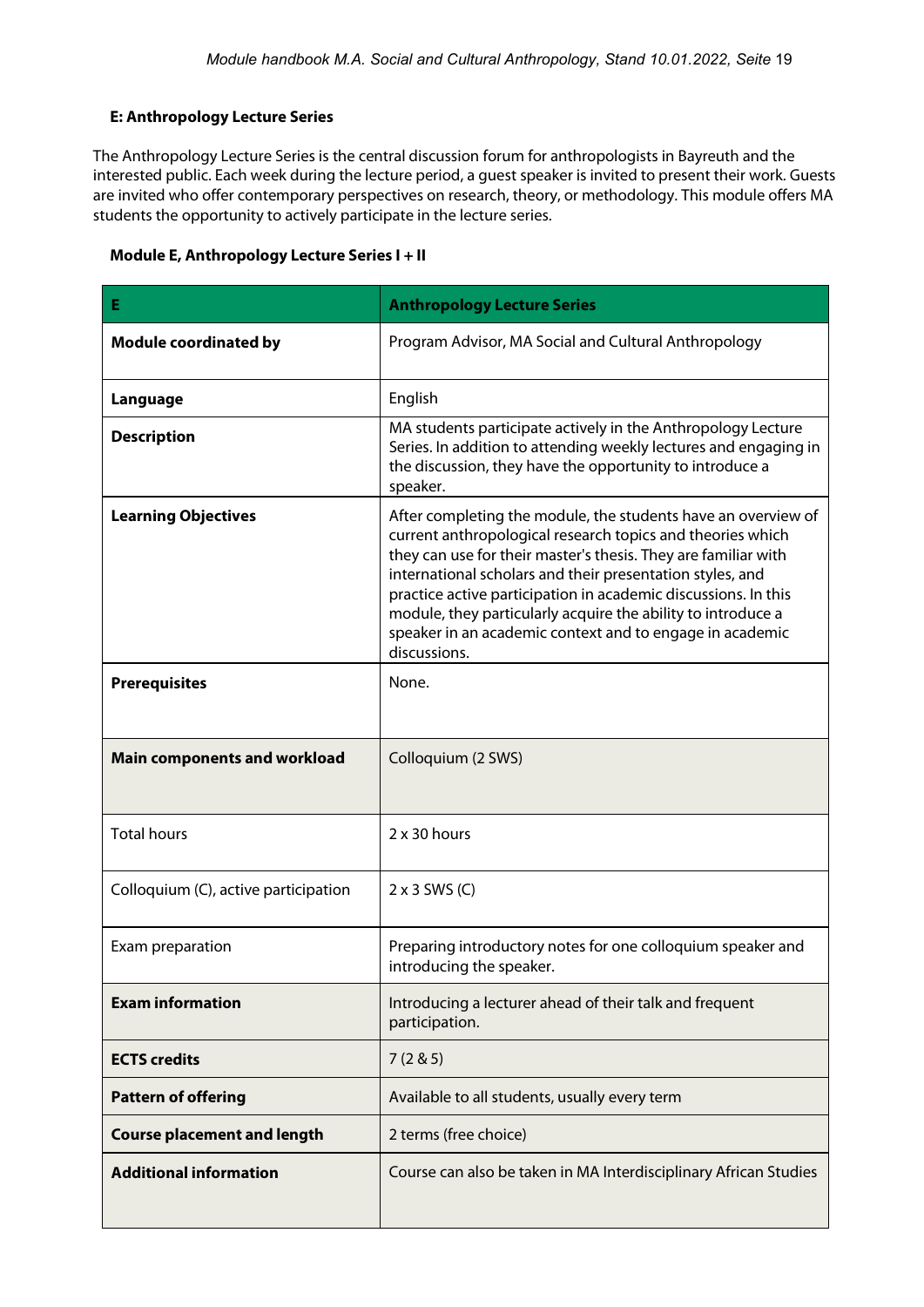# <span id="page-19-0"></span>**F Master Thesis and Colloquium**

The courses in this module guide students through the master's thesis, helping them to move efficiently through the stages of preparing, drafting, presenting, and finalizing the work.

# <span id="page-19-1"></span>**Module F1, Master's Colloquium**

| G <sub>1</sub>                      | <b>Master's Colloquium</b>                                                                                                                                                                                                                                                                                                                                                                                         |
|-------------------------------------|--------------------------------------------------------------------------------------------------------------------------------------------------------------------------------------------------------------------------------------------------------------------------------------------------------------------------------------------------------------------------------------------------------------------|
| <b>Module coordinated by</b>        | Program Advisor, MA Social and Cultural Anthropology                                                                                                                                                                                                                                                                                                                                                               |
| Language                            | English                                                                                                                                                                                                                                                                                                                                                                                                            |
| <b>Description</b>                  | The course focuses on the preparation and presentation of the<br>master's thesis. Students present their individual projects to one<br>another as they finalize their analyses and write up their<br>research. The course focuses on questions like: how do I present<br>my research findings in written form? How are my fellow<br>students approaching their projects and what can we learn from<br>one another? |
| <b>Learning Objectives</b>          | Students are able to formulate and present their research<br>findings. Students can recognize and evaluate theories and<br>methods of social and cultural analysis.                                                                                                                                                                                                                                                |
| <b>Prerequisites</b>                | A1, A2, A3, C1, C2, C3                                                                                                                                                                                                                                                                                                                                                                                             |
| <b>Main components and workload</b> | Colloquium (2 SWS)                                                                                                                                                                                                                                                                                                                                                                                                 |
| <b>Total hours</b>                  | 180h                                                                                                                                                                                                                                                                                                                                                                                                               |
| Colloquium (C)                      | 2 SWS, 30h (C)                                                                                                                                                                                                                                                                                                                                                                                                     |
| Preparation and follow-up           | 75h                                                                                                                                                                                                                                                                                                                                                                                                                |
| Exam preparation                    | 75h                                                                                                                                                                                                                                                                                                                                                                                                                |
| <b>Exam information</b>             | Presentation                                                                                                                                                                                                                                                                                                                                                                                                       |
| <b>ECTS</b> credits                 | 5                                                                                                                                                                                                                                                                                                                                                                                                                  |
| <b>Pattern of offering</b>          | Summer term.                                                                                                                                                                                                                                                                                                                                                                                                       |
| <b>Course placement and length</b>  | To be taken in term 4, 1 term                                                                                                                                                                                                                                                                                                                                                                                      |
| <b>Additional information</b>       |                                                                                                                                                                                                                                                                                                                                                                                                                    |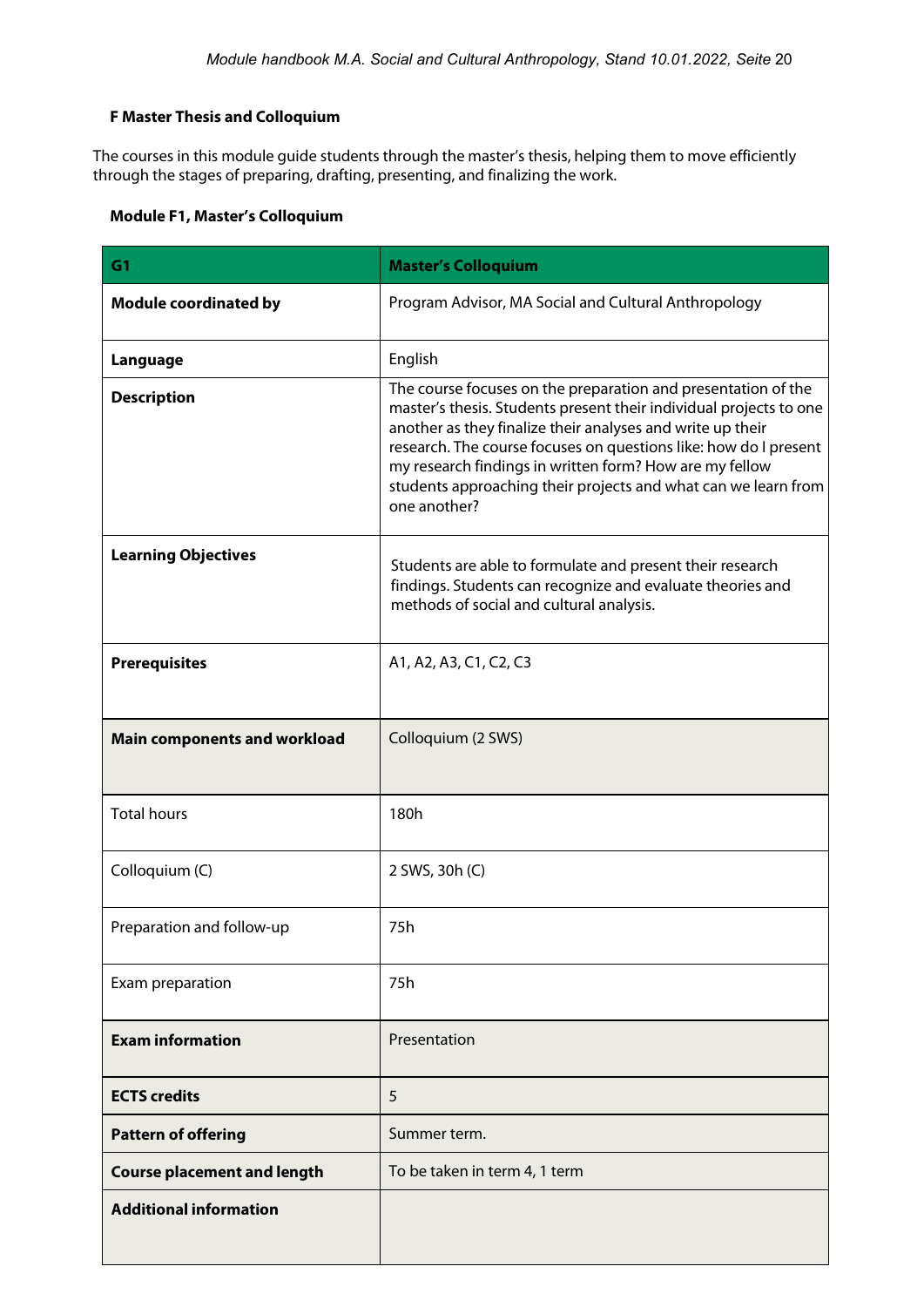# <span id="page-20-0"></span>**Module F2, Master Thesis**

| F <sub>2</sub>                      | <b>Master Thesis</b>                                                                                                                                                                                                                                                                                                                                                                               |
|-------------------------------------|----------------------------------------------------------------------------------------------------------------------------------------------------------------------------------------------------------------------------------------------------------------------------------------------------------------------------------------------------------------------------------------------------|
| <b>Module coordinated by</b>        | Program Advisor, MA Social and Cultural Anthropology                                                                                                                                                                                                                                                                                                                                               |
| Language                            | <b>Usually English</b>                                                                                                                                                                                                                                                                                                                                                                             |
| <b>Description</b>                  | The master's thesis is the keystone project of the MA degree.<br>The MA candidate analyzes their research findings in relation to<br>the relevant context, theoretical literature, and methodological<br>considerations. The thesis is submitted to the Examinations<br>Office and evaluated by two examiners. Theses may be written<br>in languages other than English with appropriate approval. |
| <b>Learning Objectives</b>          | The MA candidate is able to work independently on a research<br>project and to write up their analysis in a competent and<br>critical manner.                                                                                                                                                                                                                                                      |
| <b>Prerequisites</b>                | A1, A2, A3, C1, C2, C3                                                                                                                                                                                                                                                                                                                                                                             |
| <b>Main components and workload</b> |                                                                                                                                                                                                                                                                                                                                                                                                    |
| <b>Total hours</b>                  | 600h                                                                                                                                                                                                                                                                                                                                                                                               |
| <b>Exam information</b>             | <b>Master thesis</b>                                                                                                                                                                                                                                                                                                                                                                               |
| <b>ECTS</b> credits                 | 20                                                                                                                                                                                                                                                                                                                                                                                                 |
| <b>Pattern of offering</b>          | <b>Summer Term</b>                                                                                                                                                                                                                                                                                                                                                                                 |
| <b>Course placement and length</b>  |                                                                                                                                                                                                                                                                                                                                                                                                    |
| <b>Additional information</b>       | The Master Thesis may not already have been used to obtain an<br>academic degree.                                                                                                                                                                                                                                                                                                                  |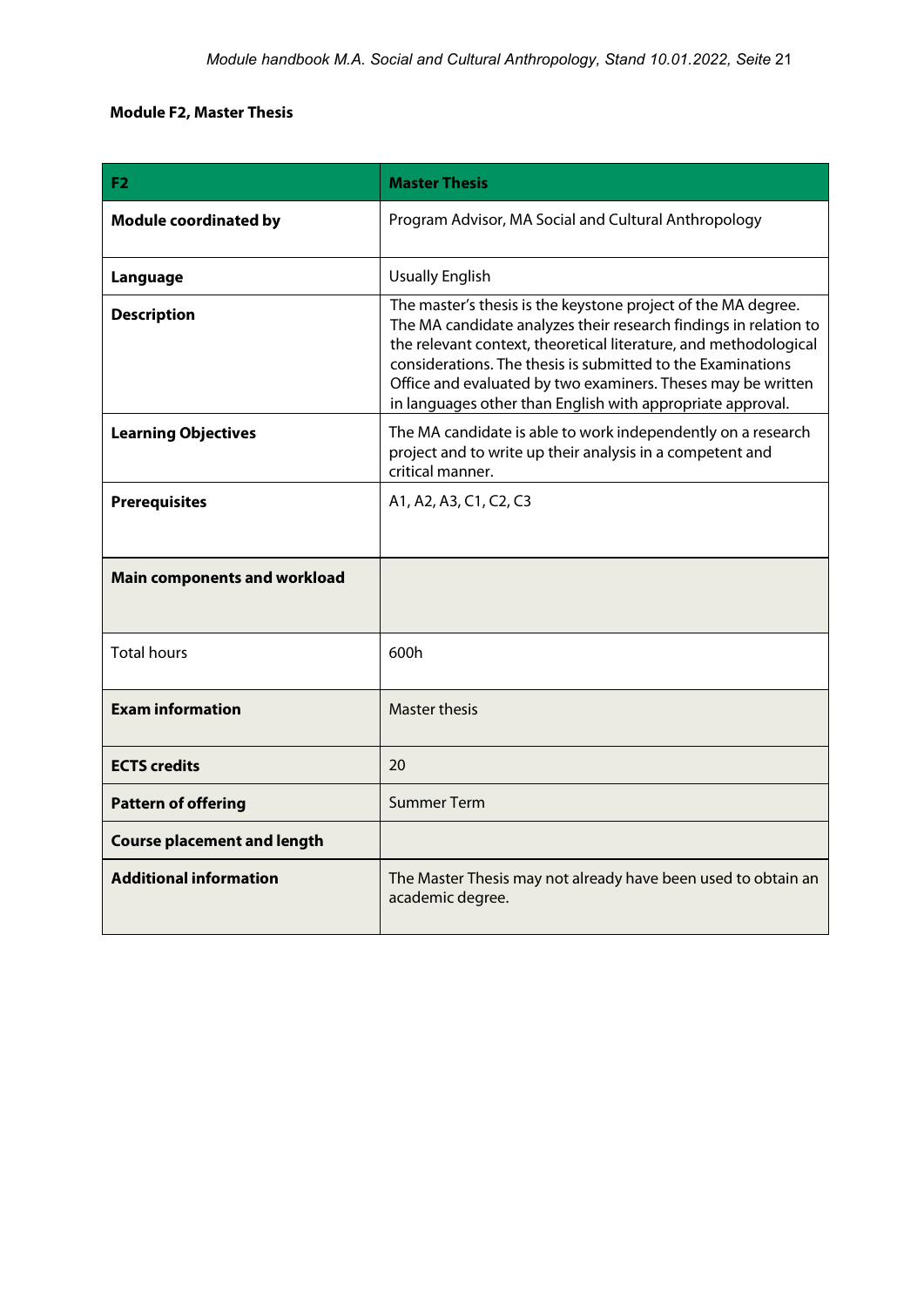# <span id="page-21-0"></span>**Curriculum**

This chart serves as a template for how one might organize one's courses as a full-time or part-time student in the MA in Social and Cultural Anthropology. Students are encouraged to use this as a framework for planning their courses, so as to ensure the feasibility and successful completion of the degree. Modules pictured in pale colors are flexible and may be taken at any time during the program.

### *Overview: Full-time study*

| 4th Term | F1 MA Thesis (20)                                                                                  |                                                  | F <sub>2</sub> MA<br>Colloquium (6)                                | E Anthropology<br><b>Lecture Series II</b><br>(2) | 28 |
|----------|----------------------------------------------------------------------------------------------------|--------------------------------------------------|--------------------------------------------------------------------|---------------------------------------------------|----|
| 3rd Term | <b>C2 Guided Research Project</b><br>(Fieldwork) (20)                                              |                                                  | C <sub>3</sub> Guided<br><b>Research Project</b><br>(Analysis) (5) | D Elective Course<br>(6)                          | 31 |
| 2nd Term | C1 Guided<br><b>Research Project</b><br>(Practical<br>Preparation and<br>Research<br>Proposal) (5) | <b>A2 World</b><br><b>Anthropologies</b><br>(10) | <b>B Contemporary</b><br>Themes in<br>Anthropology<br>(8)          | D Elective Course<br>(6)                          | 29 |
| 1st Term | <b>A1 Social and</b><br><b>Cultural Theory</b><br>(10)                                             | <b>A3 Doing</b><br>Ethnography (10)              | <b>B Contemporary</b><br>Themes in<br>Anthropology<br>(8)          | E Anthropology<br>Lecture Series I<br>(5)         | 33 |

### *Overview: Part-time study*

| 8th Term | F1 MA Thesis (20)                         | F2 MA Colloquium<br>(6)                 | 26 |
|----------|-------------------------------------------|-----------------------------------------|----|
| 7th Term | B Contemporary Themes in Anthropology (8) |                                         | 8  |
| 6th Term | C3 Guided Research Project (Analysis) (5) | E Anthropology<br>Lecture Series II (2) |    |